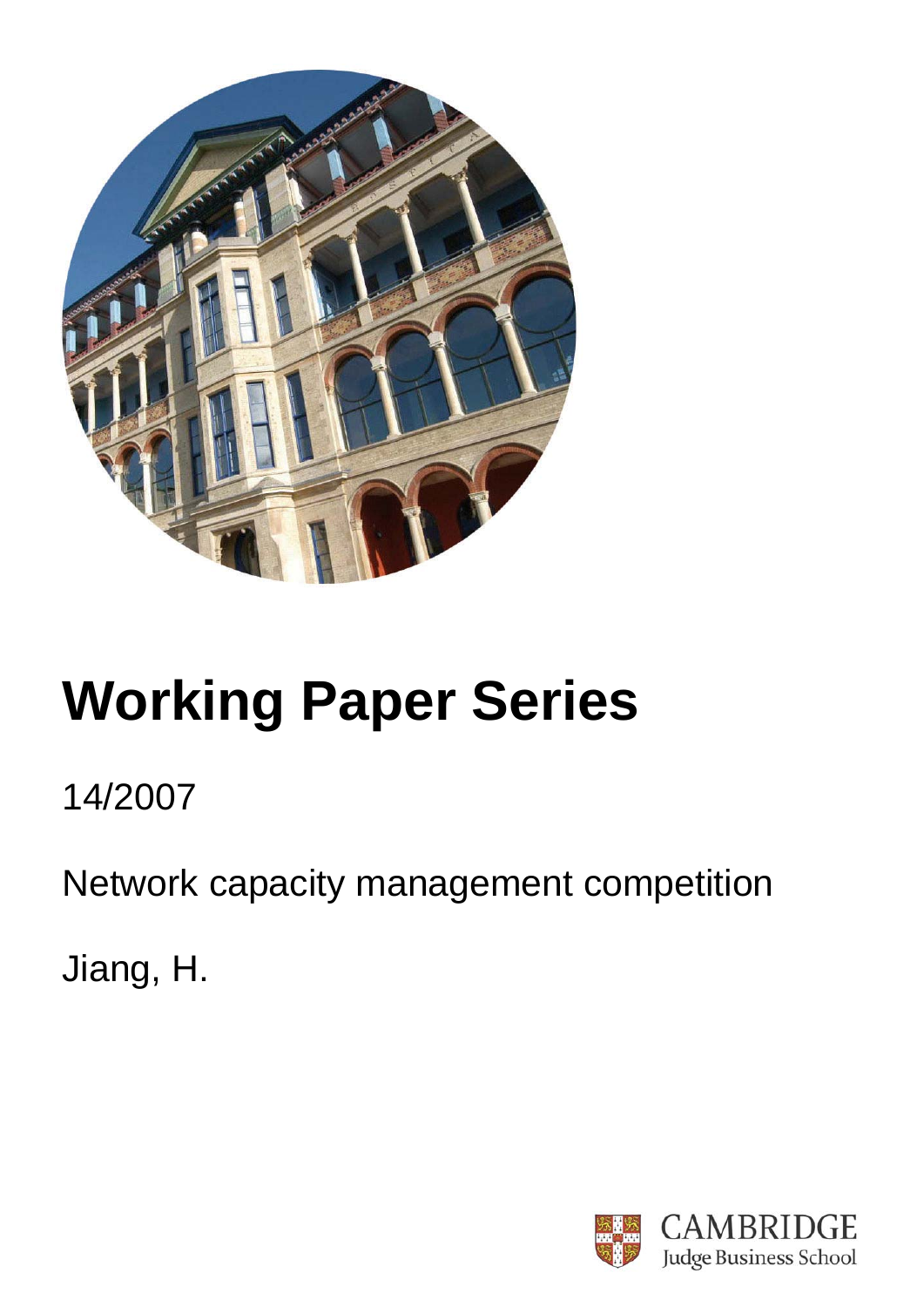These papers are produced by Judge Business School, University of Cambridge. They are circulated for discussion purposes only. Their contents should be considered preliminary and are not to be quoted without the authors' permission.

Author contact details are as follows:

Houyuan Jiang Judge Business School University of Cambridge h.jiang@jbs.cam.ac.uk

Please address enquiries about the series to:

Research Support Manager Judge Business School Trumpington Street Cambridge CB2 1AG, UK Tel: 01223 760546 Fax: 01223 339701 E-mail: research-support@jbs.cam.ac.uk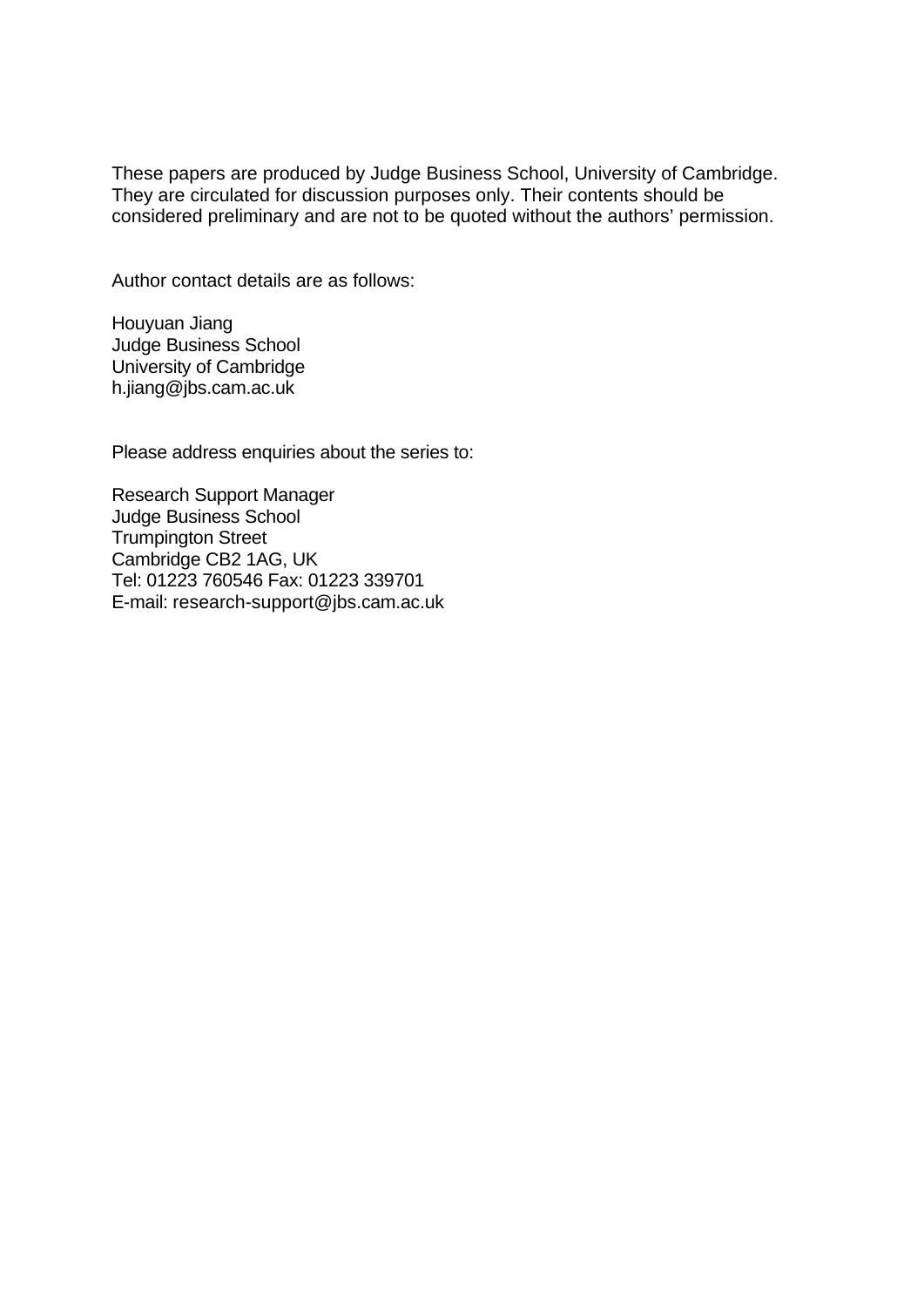# Network Capacity Management Competition

Houyuan Jiang

May 2007

Judge Business School, University of Cambridge, Trumpington Street, Cambridge, CB2 1AG, UK

Email: h.jiang@jbs.cam.ac.uk

#### Abstract

We consider capacity management games between airlines who transport passengers over a joint airline network. Passengers are likely to purchase alternative tickets of the same class from competing airlines if they do not get tickets from their preferred airlines. We propose a Nash and a generalized Nash game model for such a capacity competition problem over a network. These two models are based on well-known deterministic linear programming and probabilistic nonlinear programming approximations for the non-competitive network capacity management problem. We prove the existence of a Nash equilibrium for both games and provide conditions to ensure the uniqueness of the Nash game. Our numerical results indicate that airlines can generate higher and more stable revenues from a booking scheme that is based on the combination of the partitioned booking-limit policy and the generalized Nash game model. The results also show that this booking scheme is robust irrespective of which booking scheme the competitor takes.

Keywords: Revenue management, capacity control, generalized Nash games, existence, uniqueness.

# 1 Introduction

Revenue management has become a prevailing concept in the airline and hospitality industries which provide perishable services or products. While many important components such as pricing, capacity management, overbooking, and choice modelling have been extensively studied in the past, demand forecasting and competition have not received enough attention although research on these topics is under way. For comprehensive treatments of revenue management theory and practice, see two recent excellent books [32, 37].

Most airlines in the world operate and compete fiercely over networks. They react to changes made by competing airlines in price, network structure and product design, among others. Because of competition, most airlines operate with very small profit margins. If competition is not carefully dealt with, small profit margins can diminish very quickly, as exemplified in the well-known failure of People Express [7].

Competition between airlines is complicated and multi dimensional. Possible competition elements are network settings, frequencies, timetabling, aircraft capacities, product offerings, pricing and capacity management, among others. In this paper, we focus on capacity availability.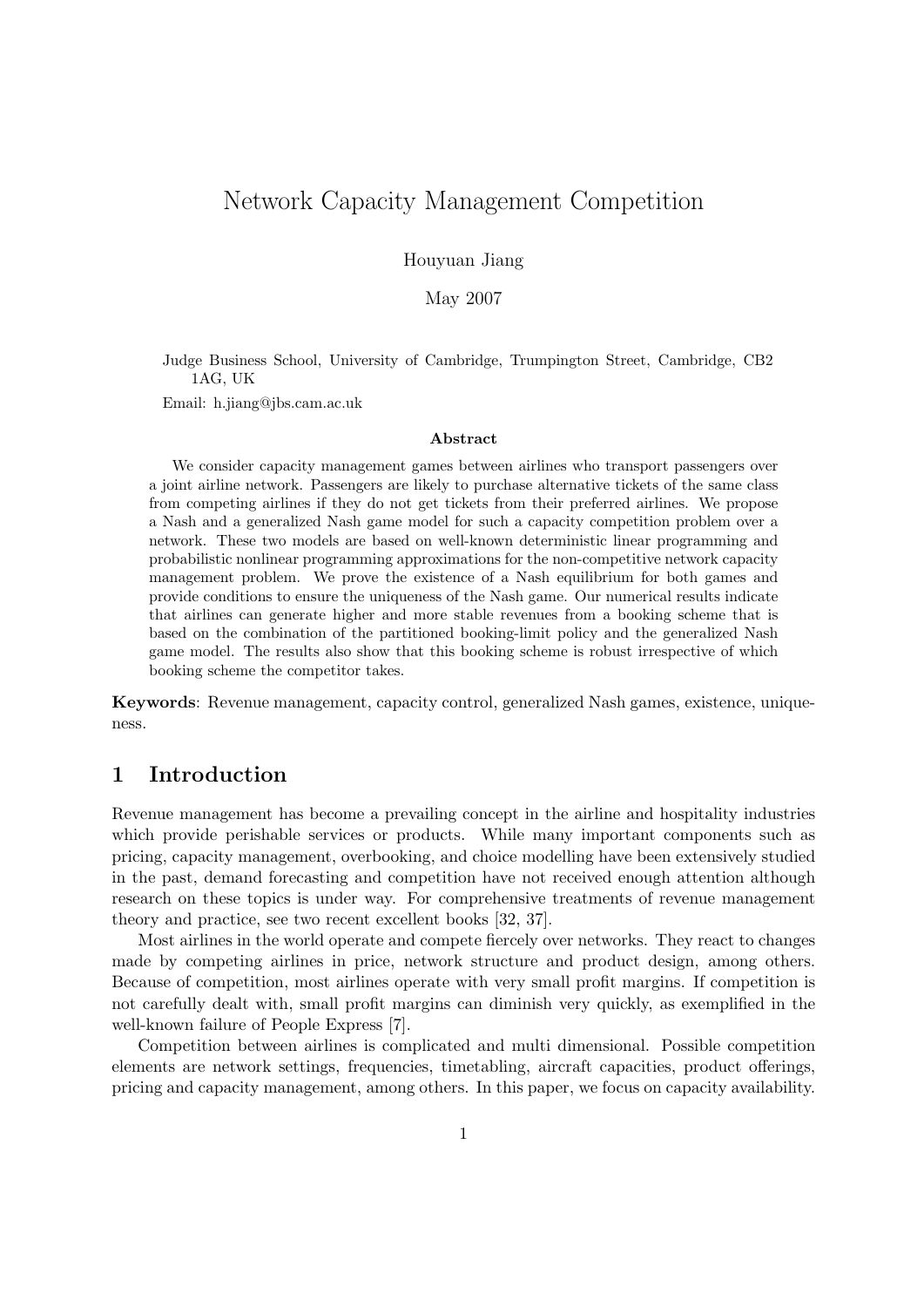It is well known [37] that the capacity management problem can be satisfactorily modeled by dynamic programming. The resulting dynamic programs are computationally intractable due to the curse of dimensionality and are often approximated by various simpler mathematical programs such as deterministic linear programs, probabilistic nonlinear programs, and randomized linear programs, see for example [3, 6, 9, 36, 39].

Capacity management becomes even more complicated when several airlines compete over a network. Conceptually, capacity management under competition can be formulated by dynamic programming. But we are content to model it using simplified models such as deterministic linear programs in order to avoid the curse of dimensionality. There is no doubt that approximate models can only give airlines sub-optimal solutions. Nevertheless, Dockner et al [10] argue "in regard to the assumption of payoff-maximizing behaviour, some researchers have suggested that players are only bounded rational: they satisfice rather than maximize. Satisficing behaviour means that a player is content with obtaining a certain level of payoff, not necessarily a maximal one".

Revenue management competition is only a recent addition to the vast game theory literature. Chapter 8 of the book [37] is devoted to revenue management competition. Cachon and Netessine [4] present an excellent review on game theory in the area of supply chain management. In particular, they review techniques for proving the existence and uniqueness of a Nash equilibrium for static, dynamic and cooperative games.

There are two notable features of revenue management competition that are different from traditional oligopolistic games. First, multiple products sold by the same airline share the same capacity. Second, unsatisfied demand for a particular product from one airline can be satisfied by other airlines; i.e., demand overflow is allowed because customers are willing to substitute another airline.

The first oligopolistic competition model with demand overflow between two firms is presented in [30] in a supply chain management setting where each firm produces a single product that can substitute similar products provided by competing firms. This work is extended in [20, 23, 24, 27]. Either deterministic or probabilistic rules to account for demand overflow are considered in [23, 27] while in [24], a choice model based on user's utility maximization is used for customers to decide from which firms they will purchase products.

Explicit duopoly capacity management competition in a single-leg setting is considered in [21, 28, 35] where multiple products sold by each firm share the same capacity. In all these papers, the existence and uniqueness of a Nash equilibrium are investigated.

Revenue management competition in both inventory and pricing is also studied by other researchers [1, 2, 8, 13, 14, 15, 16, 26, 31], where demand overflow is not considered. Rather they assume that demand for each product for each firm can be determined by prices whether demand is deterministic or stochastic.

We study capacity management games between several airlines in a network setting. To our knowledge, this has not been considered in the literature. Each airline sells multiple products as in traditional network revenue management problems [37]. Demand overflow is taken into account in a deterministic way as in [4, 27], i.e., a proportion of the customers, who do not get the tickets they want from their preferred airline, approach other airlines for similar products. We develop one Nash and one generalized Nash game model to represent capacity management games. It turns out that those games can be reformulated into either variational inequality or generalized variational inequality problems. We prove the existence of a Nash equilibrium for both games. We provide conditions to ensure the uniqueness of a Nash equilibrium for the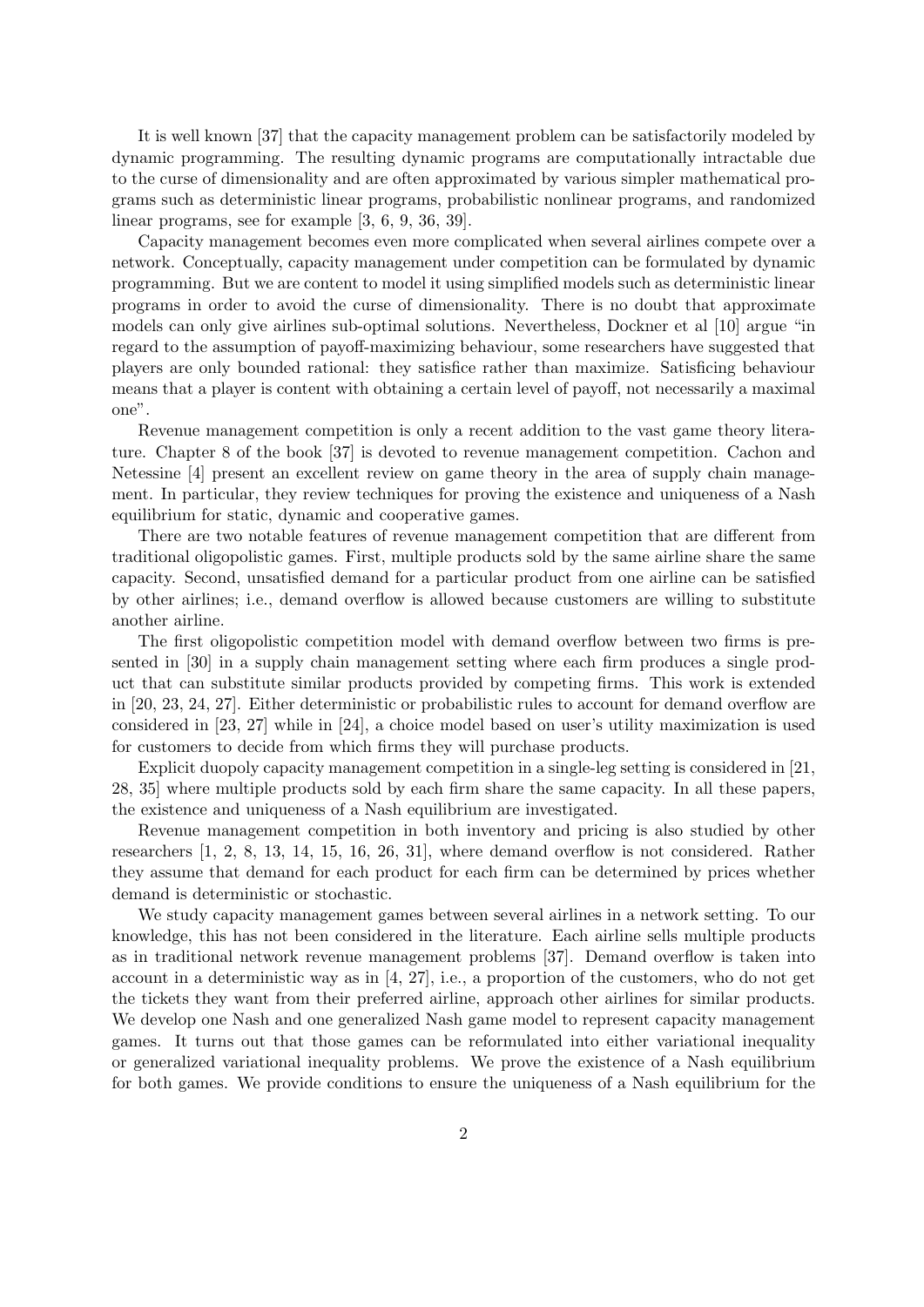Nash game. We use an iterative algorithm for finding Nash equilibria of both game models. We conduct numerical experiments. Our numerical results indicate that airlines can generate higher and more stable revenues from a booking scheme that is based on the combination of the partitioned booking-limit policy and the generalized Nash game model. The results also show that this booking scheme is robust irrespective of which booking scheme the competitor takes.

The rest of the paper is organized as follows. In the next section, we propose a deterministic linear programming model and a probabilistic nonlinear programming model. In Section 3, we study both models in a game-theoretic framework. In particular we discuss the existence and uniqueness of Nash and generalized Nash equilibria. We conduct numerical experiments on performance of several booking schemes derived from both models in conjunction with either the partitioned booking-limit policy or the bid-price policy.

# 2 Game-Theoretic Models and Booking Policies

#### 2.1 Basic notation and assumptions

I airlines, indexed by  $i = 1, \dots, I$ , compete to provide services transporting customers over a joint airline network where each airline may provide services in part of the network. Suppose I airlines sell K classes of products, indexed by  $k$ , over the network for a particular future departure date. Each product is a combination of a fare class and an itinerary over the network. Let  $r^i$  be the unit price vector of dimension K for airline i. Since airlines do not necessarily provide identical services, some products may not be provided by all airlines. Without loss of generality, we may assume that  $r_k^i > 0$  if product k is provided by airline i, and  $r_k^i = 0$  otherwise. Let  $C^i$  be the remaining capacity vector of dimension M for airline i, where M is the number of legs over the network. Here each leg is a flight from one airport to another at a particular departure time. That is, two flights between two directly-connected airports are treated as two different legs. Let  $A^i$  be the leg-product incidence matrix for airline *i*, i.e.,  $A_{mk}^i = 1$  if and only if airline i sells product k and product k covers leg m. Clearly  $A^i$  is a matrix with M rows and K columns. If airline i does not sell product k, then column k of  $A<sup>i</sup>$  contains all zero elements and  $r_k^i = 0$ . If airline i does not fly on leg m, then  $C_m^i = 0$ .

We make the following standard assumptions:

- The demand for one product is independent of that for another product over the network. However, we allow the demand for one product from one airline to be stochastically correlated to the demand for the same product from other airlines.
- Each customer is only interested in one particular product. Each customer makes a booking request from their preferred airline and with a certain probability, makes another booking request of the same product from another airline if their first booking request is rejected. If their second booking request is also rejected, then they become a lost customer to all airlines for this particular departure date.
- The prices of all products are fixed for all airlines.
- For modelling purposes, airline capacity  $C$  as well as capacity allocation is treated as a vector of non-negative real numbers.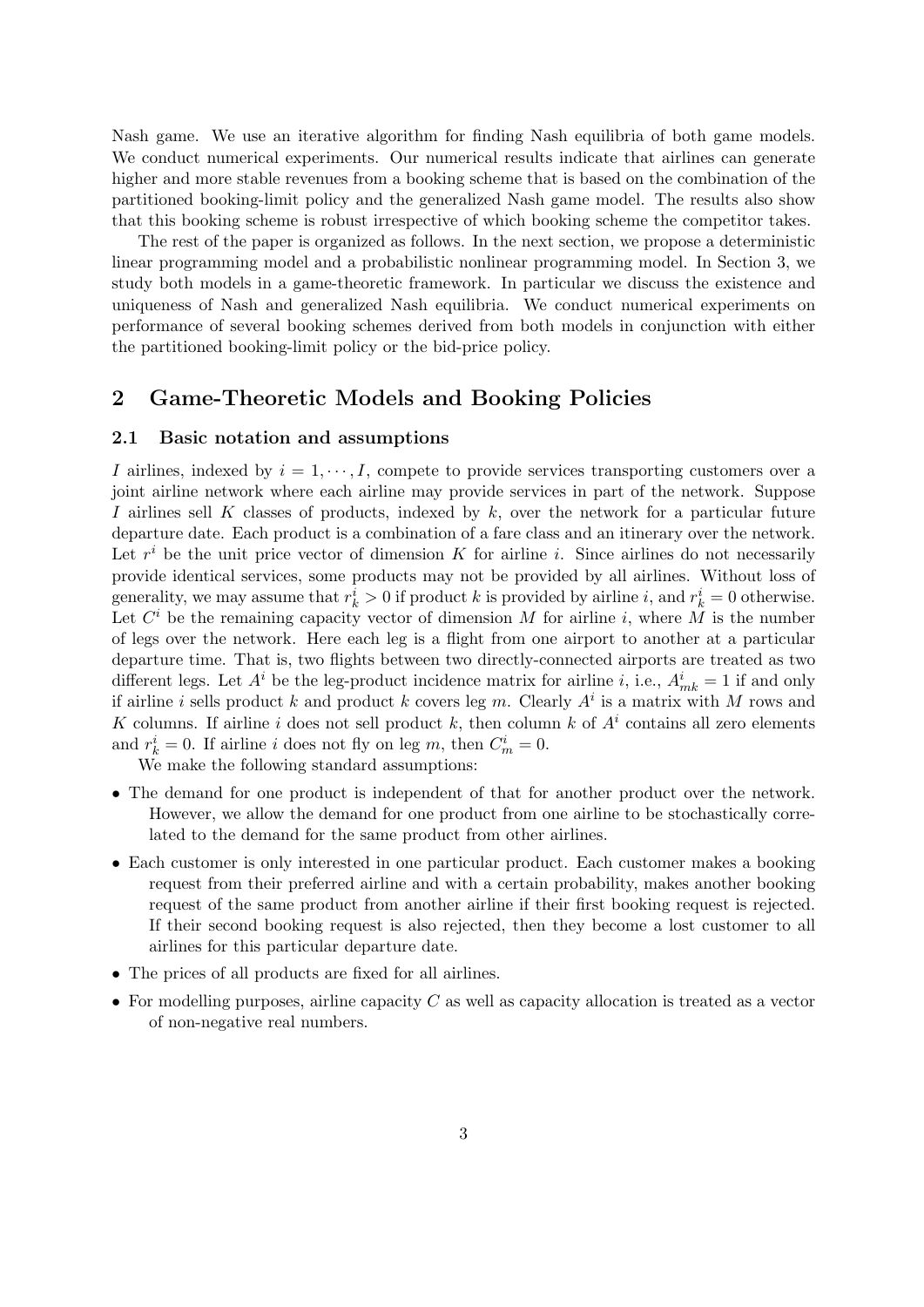#### 2.2 The deterministic linear programming formulation

Assume that the primary demand for airline i is  $D^i$ . A rejected customer from airline i makes another booking request for the same product from other airlines. Suppose  $o_k^{ij} \geq 0$  denotes the overflow rate of product  $k$  from airline  $i$  to airline  $j$ . That is, if a customer, who prefers airline i, is rejected for a booking request for product  $k$ , by airline i, then they would make a booking request of product k from airline j with a probability  $o_k^{ij}$  $k_k^{ij}$ . Clearly,  $\sum_{j\neq i} o_k^{ij} \leq 1$  for any i and k. We further assume that each customer has a unique airline for their initial preference.

Let  $x^i \in \mathbb{R}^K$ , denoting the partitioned booking limits, be decision variables for airline *i*. The total potential demand for airline i is  $D^i + \sum_{j\neq i} o^{ji} [D^j - x^j]^+$ , where  $z^+ = \max\{0, z\}$  and max is taken componentwise for a vector  $z$ . This demand overflow approach has been used in [20, 23, 27, 30], where only a single product is offered by each of all players/airlines, and in [28], where two products are offered by each of two airlines. The total potential demand for airline i is made up from its own primary demand  $D^i$  and the overflow demand from other airlines, which is equal to  $\sum_{j\neq i}o^{ji}[D^j - x^j]^+$ . Assuming that partitioned booking limits  $x^{-i}$ for all other airlines other than  $i$  are given, airline  $i$  aims to determine its optimal partitioned booking limits by solving the following deterministic linear program (DLP):

$$
\begin{aligned}\n\text{DLP}^i_{\diamondsuit} & \qquad \max_{x^i} \quad (r^i)^T x^i \\
& \text{s.t.} \quad A^i x^i \le C^i, \\
& x^i \le D^i + \sum_{j \ne i} o^{ji} [D^j - x^j]^+, \\
& x^i \ge 0.\n\end{aligned}
$$

Here subscript  $\Diamond$  indicates that each airline first satisfies its primary demand and then accepts the overflow demand that cannot be satisfied by rival airlines. In  $DLP^i_{\diamondsuit}$ , the objective is that airline  $i$  maximizes its total revenue. The first constraint states that the capacity on each leg must not be violated. The second constraint specifies that the total allocation to all airlines for each product must not exceed the demand for this product. The last constraint simply shows that the booking limits are nonnegative. One simple observation is that the sizes of DLPs for all airlines can be reduced by suitably removing the products/columns/variables that are not sold by a particular airline and the legs/rows that have zero remaining capacities or that are not covered by a particular airline. This is particularly useful in reducing computational time when solving DLPs. However, to keep notation simple, we shall not remove those columns or rows for the purpose of analysis because they do not affect our future analysis.

We can reformulate  $\text{DLP}_\diamond^i$  into an equivalent nonlinear and nonsmooth program, whose feasible set depends only on the partitioned booking limit  $x^i$  of airline *i*:

$$
\max_{x^i} \quad (r^i)^T \min(x^i, D^i + \sum_{j \neq i} o^{ji} [D^j - x^j]^+)
$$
\n
$$
\text{s.t.} \quad A^i x^i \leq C^i,
$$
\n
$$
x^i \geq 0.
$$
\n
$$
(1)
$$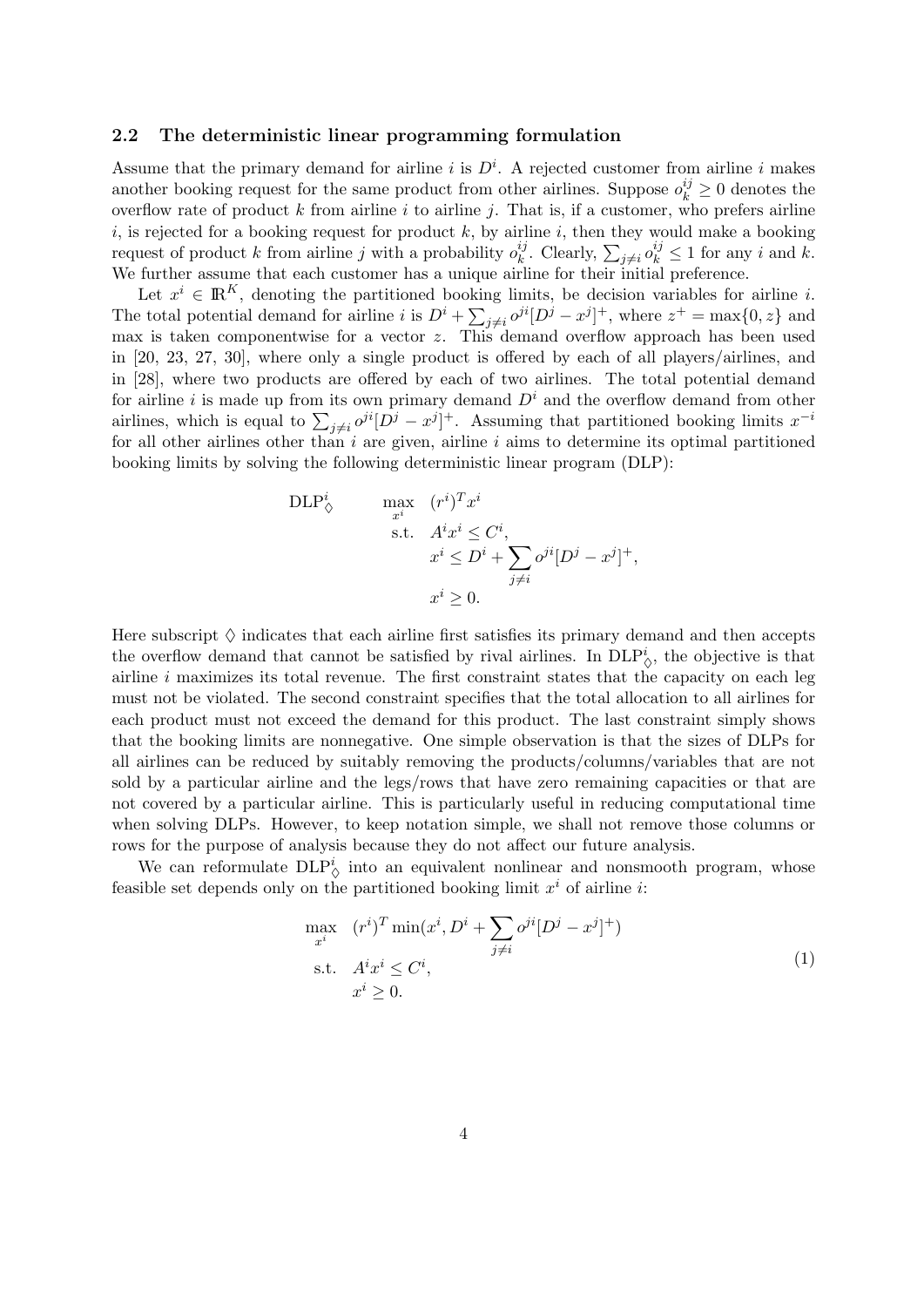We can define another variation of (1). Let  $\rho^i > r^i$  be a constant vector for each i.

$$
\max_{x^{i}} \quad (r^{i})^{T} x^{i} + (\rho^{i})^{T} \min(0, D^{i} + \sum_{j \neq i} o^{ji} [D^{j} - x^{j}]^{+} - x^{i})
$$
\n
$$
\text{s.t.} \quad A^{i} x^{i} \leq C^{i},
$$
\n
$$
x^{i} \geq 0.
$$
\n(2)

The statement below shows that  $DLP^i_{\diamondsuit}$ , (1) and (2) are equivalent.

**Proposition 2.1** Let  $x^{-i} \geq 0$  be partitioned booking limits for all other airlines except for airline i.

- (a) If  $x^i$  is an optimal solution to  $DLP^i_{\diamondsuit}$ , then  $x^i$  is also an optimal solution to (1). Conversely, if  $x^i$  is an optimal solution to (1), then  $\min(x^i, D^i + \sum_{j \neq i} o^{ji} [D^j - x^j]^+)$  is an optimal solution to both  $DLP^i_{\diamondsuit}$  and (1).
- (b)  $x^i$  is an optimal solution to  $DLP^i_{\diamondsuit}$  if and only if  $x^i$  is an optimal solution to (2).

**Proof.** (a) Suppose  $x^i$  is an optimal solution to  $DLP^i_{\diamondsuit}$ . Then  $x^i$  is a feasible solution to (1). Therefore the optimal objective function value of  $\text{DLP}_\diamond^i$  is not greater than that of (1). Conversely, suppose  $x^i$  is an optimal solution to (1). Then  $\min(x^i, D^i + \sum_{j \neq i} o^{ji} [D^j - x^j]^+)$  is a feasible solution to both  $\text{DLP}_\diamond^i$  and (1), and  $\min(x^i, D^i + \sum_{j \neq i} o^{ji} [D^j - x^j]^+$ ) is still an optimal solution to (1). Hence the optimal objective function value of (1) is not greater than that of  $\text{DLP}_\lozenge^i$ .

Collectively, we have shown that  $DLP^i_{\diamondsuit}$  and (1) have the same optimal objective function value. Then it is obvious that any optimal solution to  $DLP^i_{\diamondsuit}$  is also an optimal solution to (1). Moreover, if  $x^i$  is an optimal solution to (1), then  $\min(x^i, D^i + \sum_{j\neq i} o^{ji} [D^j - x^j]^+)$  is an optimal solution to (1) because both  $x^i$  and  $\min(x^i, D^i + \sum_{j \neq i} o^{ji} [D^j - x^j]^+)$  are feasible to  $(1)$  and the objective function of  $(1)$  has the same value at both feasible solutions, and  $\min(x^i, D^i + \sum_{j \neq i} o^{ji} [D^j - x^j]^+)$  is an optimal solution to  $\text{DLP}_\diamond^i$ .

(b) We only need to prove that any optimal solution to (2) must satisfy  $D^i + \sum_{j \neq i} o^{ji} [D^j [x^j]^+ - x^i \geq 0$ , i.e., any optimal solution to (2) must be a feasible solution to  $\text{DLP}_\lozenge^i$ . By contradiction, assume that for an optimal solution  $\bar{x}^i$  of (2), it holds that for some  $k, \Delta_k \equiv$  $D_k^i + \sum_{j\neq i} o_k^{ji}$  $j_i^j [D_k^j - x_k^j]$  $\mathbf{z}_{k}^{j}|^{+} - \bar{x}_{k}^{i} < 0.$  Define  $y^{i}$  such that  $y_{k}^{i} = \bar{x}_{k}^{i} + \Delta_{k}$  and  $y_{\ell}^{i} = \bar{x}_{\ell}^{i}$  for any  $\ell \neq k$ . Then  $x^i \geq y^i \geq 0$  because  $D^i + \sum_{j \neq i} o^{ji} [D^j - x^j]^+ \geq 0$ . This shows that  $y^i$  is still a feasible solution to (2). By simple calculations, we can prove that  $y^i$  is a better solution for (2) than  $\bar{x}^i$ , which is a contradiction.

The feasible sets of both (1) and (2) are simpler than that of  $DLP^i_{\Diamond}$  because (1) and (2) only involve the strategy variable  $x^i$  of airline i. Therefore, in the context of game theory, a generalized Nash game is converted into traditional Nash games. See the definitions of the Nash and generalized Nash games in the next section. However these equivalent formulations have a nonlinear (piecewise linear) and nonsmooth objective function (or payoff function in the context of game theory). The nonsmooth property of the payoff functions is undesirable from a computational point of view. However, these equivalent formulations are useful from an analysis point of view as we shall see in Section 3.2.

DLP<sup>i</sup><sub> $\circ$ </sub> is a linear program with respect to  $x^i$  for any given value for  $x^{-i}$ . However the constraint  $x^i \le D^i + \sum_{j \ne i} o^{ji} [D^j - x^j]^+$  is nonsmooth with respect to  $x^{-i}$  and hence nonsmooth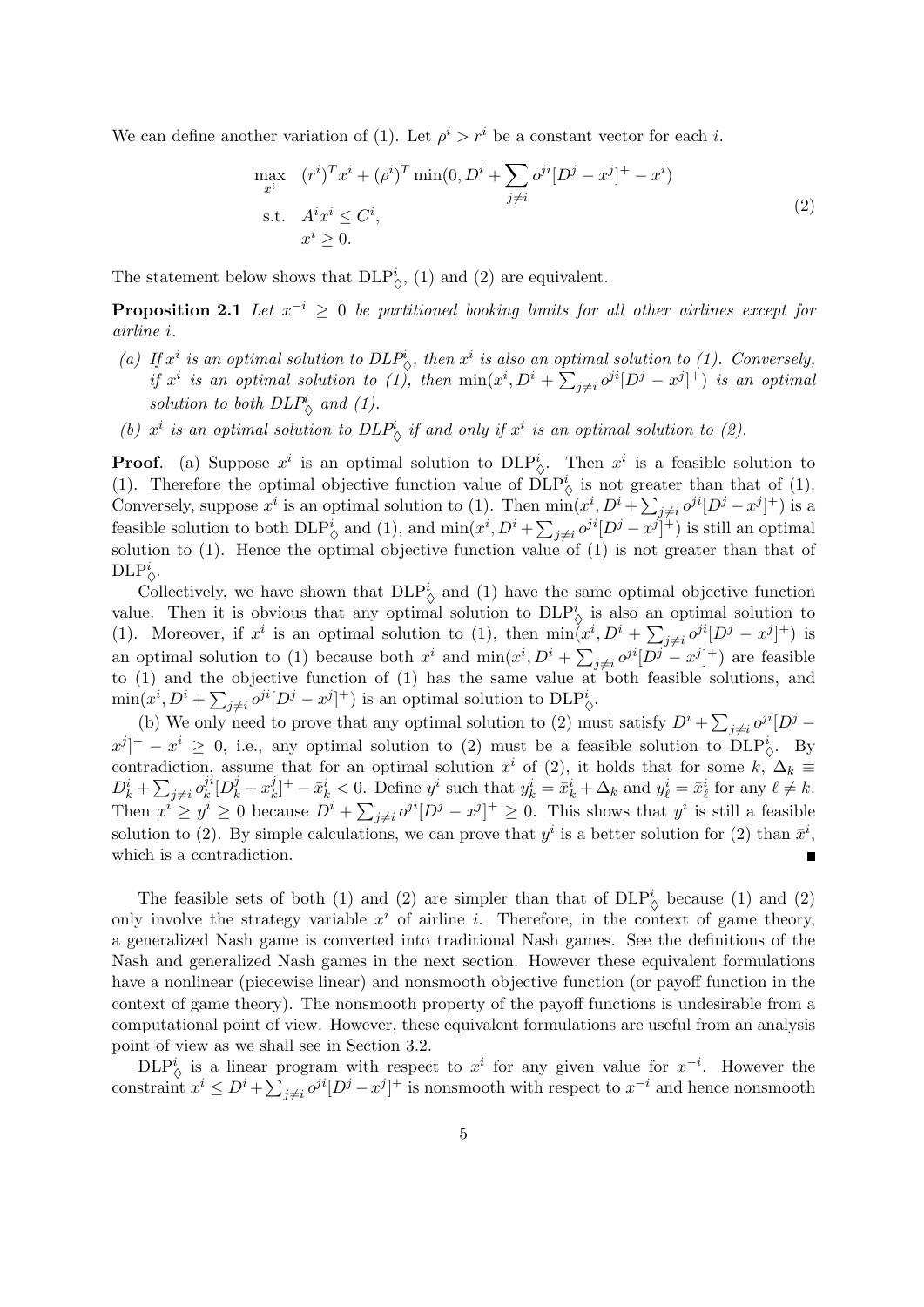with respect to the joint variable  $x$ . This nonsmooth property may pose difficulties for proposing computational methods for solving generalized Nash games. To address this potential drawback, we propose another reformulation for  $\text{DLP}_\diamond^i$ . Let  $y^i, z^i \in \mathbb{R}^K$  be two auxiliary variables, and  $\rho \in \mathbb{R}^K$  is a fixed parameter such that  $\rho_k > \max_{i=1,\dots,I} \{r_k^i\}$  for all k. We propose another linear programming formulation to  $\text{DLP}_\lozenge^i$ .

$$
\begin{aligned}\n\text{DLP}^i_{\oplus} & \max_{x^i, z^i} \quad (r^i)^T x^i - \rho^T z^i \\
&\text{s.t.} \quad A^i x^i \le C^i, \\
& x^i \le D^i + y^i, \\
& y^i = z^i + \sum_{j \ne i} \rho^{ji} (D^j - x^j), \\
& x^i, y^i, z^i \ge 0,\n\end{aligned}
$$

where  $\oplus$  indicates that nonsmooth functions used in  $DLP^i_{\diamondsuit}$  are replaced by smooth functions in DLP<sup>i</sup><sub> $\oplus$ </sub>. The penalty term introduced in the objective function ensures that  $z<sup>i</sup>$  are as small as possible in an optimal solution for  $\text{DLP}_\oplus^i$  and hence no additional demand will be induced artificially from the new formulation.

The proposition below shows that  $\text{DLP}_\diamond^i$  and  $\text{DLP}_\oplus^i$  are indeed equivalent as far as optimal solutions are concerned when there are only two airlines in competition. For ease of exposition, we let I and II denote indices for two airlines.

#### Proposition 2.2

- (a) For any optimal solution  $(x^I, y^I, z^I)$  for  $DLP_{\oplus}^I$  it must hold that  $y^I = o^{II,I}[D^{II} x^{II}]^+$ , and  $z^{\text{I}} = o^{\text{II},\text{I}}[x^{\text{II}} - D^{\text{I}}]^+$ , which are irrelevant to  $x^{\text{I}}$ .
- (b) If  $x^I$  is feasible to  $DLP^I_{\diamondsuit}$ , then  $(x^I, y^I, z^I)$  is feasible to  $DLP^I_{\oplus}$ , where  $y^I = o^{II,I}[D^{II} x^I]^+$ ,  $z^{\rm I} = o^{\rm II,I}[x^{\rm II} - D^{\rm I}]^+$ . Conversely if  $(x^{\rm I}, y^{\rm I}, z^{\rm I})$  is feasible to  $DLP_{\oplus}^{\rm I}$ , then  $x^{\rm I}$  is feasible to  $DLP_{\diamondsuit}^{\mathrm{I}}$ .
- (c)  $x^I$  is an optimal solution for  $DLP^I_{\diamondsuit}$  if and only if  $(x^I, y^I, z^I)$  is an optimal solution for  $DLP_{\oplus}^{\rm I}$ , where  $y^{\rm I} = o^{\rm II,I}[D^{\rm II} - x^{\rm II}]^+$ , and  $z^{\rm I} = o^{\rm II,I}[x^{\rm II} - D^{\rm II}]^+$ .

**Proof.** (a) Suppose  $(x^{\text{I}}, y^{\text{I}}, z^{\text{I}})$  is an optimal solution for  $DLP_{\oplus}^{\text{I}}$ . Then  $y^{\text{I}} \geq o^{\text{II},\text{I}}[D^{\text{II}} - x^{\text{II}}]^+$  and  $z^{\text{I}} \geq o^{\text{II,I}}[x^{\text{II}} - D^{\text{II}}]^+$  because  $y^{\text{I}} = z^{\text{I}} + o^{\text{II,I}}(D^{\text{II}} - x^{\text{II}}), y^{\text{I}} \geq 0$ , and  $z^{\text{I}} \geq 0$ . We only need to prove that it does not happen that  $y^{\text{I}} > o^{\text{II},\text{I}}[D^{\text{II}} - x^{\text{II}}]^+$  or equivalently  $z^{\text{I}} > o^{\text{II},\text{I}}[x^{\text{II}} - D^{\text{II}}]^+$ . Let us prove the result by contraction in two cases for a particular product k: either  $D_k^{\text{II}} - x_k^{\text{II}} \geq 0$  or  $D_k^{\text{II}} - x_k^{\text{II}} < 0$ . We now assume  $z_k^{\text{I}} > o^{\text{II,I}}[x_k^{\text{II}} - D_k^{\text{II}}]^+$ .

When  $D_j^{\text{II}} - x_k^{\text{II}} \geq 0$ , construct a new vector  $(\bar{x}^{\text{I}}, \bar{y}^{\text{I}}, \bar{z}^{\text{I}})$  from  $(x^{\text{I}}, y^{\text{I}}, z^{\text{I}})$  by changing the k-th element of  $x^I$ ,  $y^I$ , and  $z^I$  such that  $\bar{z}^I_k = 0$ ,  $\bar{y}^I_k = y^I_k - z^I_k$ , and  $\bar{x}^I_k = [x^I_k - z^I_k]^+$ .  $(\bar{x}^I, \bar{y}^I, \bar{z}^I)$  is also feasible to  $\text{DLP}_\oplus^{\text{I}}$ . Furthermore,

$$
r_k^{\mathrm{T}} \bar{x}_k^{\mathrm{I}} - \rho_k \bar{z}_k^{\mathrm{I}} = r_k^{\mathrm{I}} [x_k^{\mathrm{I}} - z_k^{\mathrm{I}}]^+ - \rho_k 0
$$
  
\n
$$
\geq r_k^{\mathrm{I}} (x_k^{\mathrm{I}} - z_k^{\mathrm{I}})
$$
  
\n
$$
> r_k^{\mathrm{I}} x_k^{\mathrm{I}} - \rho_k z_k^{\mathrm{I}}.
$$

This shows that  $(\bar{x}^I, \bar{y}^I, \bar{z}^I)$  is a better solution than  $(x^I, y^I, z^I)$  for  $\text{DLP}_\oplus^I$ , which is a contradiction.

When  $D_k^{\text{II}} - x_k^{\text{II}} \leq 0$ , construct a new vector  $(\bar{x}^{\text{I}}, \bar{y}^{\text{I}}, \bar{z}^{\text{I}})$  from  $(x^{\text{I}}, y^{\text{I}}, z^{\text{I}})$  by changing the k-th element of  $x^I$ ,  $y^I$ , and  $z^I$  such that  $\bar{z}^I_k = o^{II,I}(x^{\text{II}}_k - D^{\text{II}}_k)$ ,  $\bar{y}^I_k = y^I_k - z^I_k + \bar{z}^I_k \equiv 0$ , and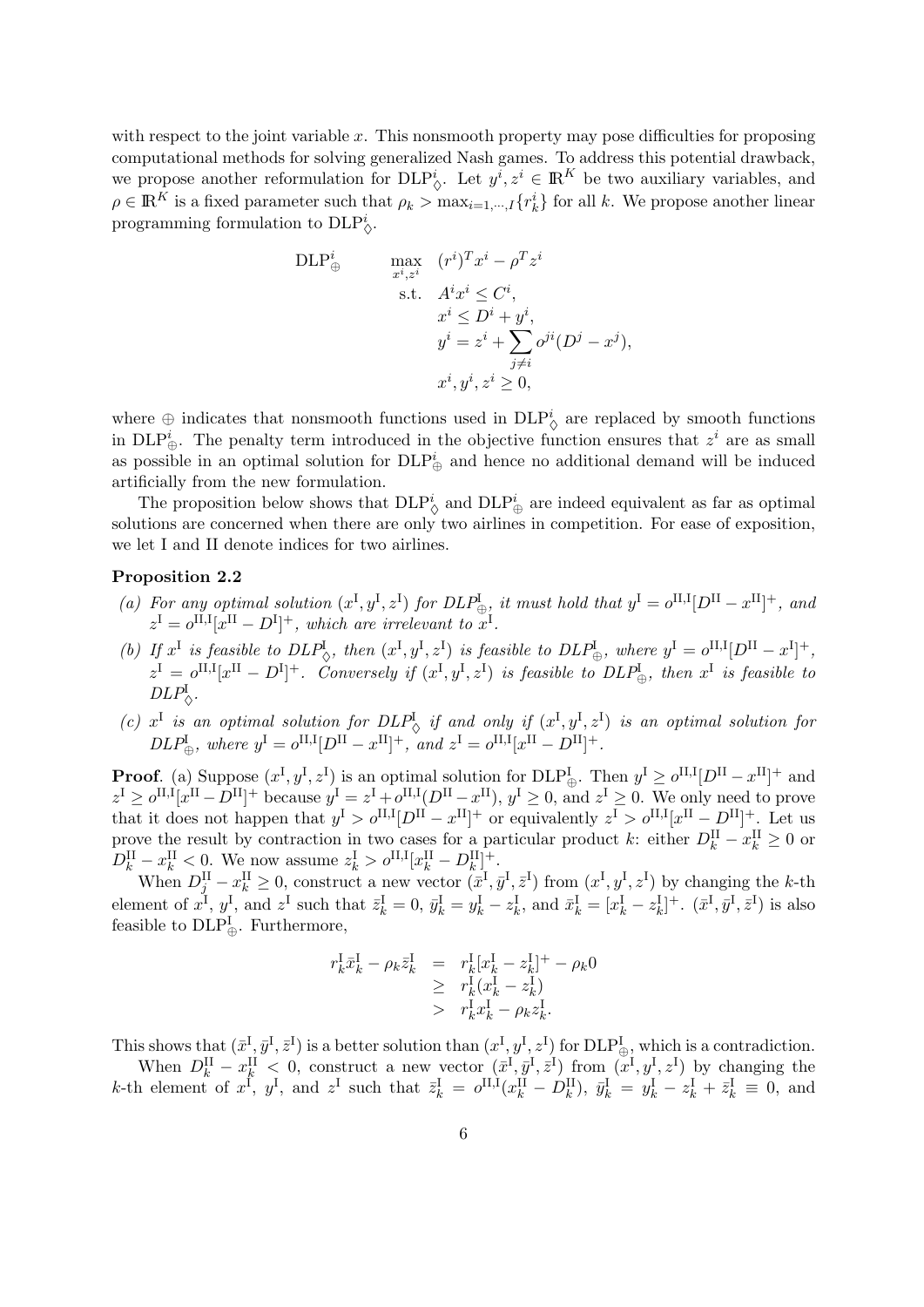$\bar{x}_{k}^{\text{I}} = [x_{k}^{\text{I}} - z_{k}^{\text{I}} + \bar{z}_{k}^{\text{I}}]^{\text{+}}$ . By the assumption that  $z_{k}^{\text{I}} > o^{\text{II,I}}[x_{k}^{\text{II}} - D_{k}^{\text{II}}]^{\text{+}}$ ,  $z_{k}^{\text{I}} > \bar{z}_{k}^{\text{I}}$ . Hence  $y_{k}^{\text{I}} > \bar{y}_{k}^{\text{I}} \geq 0$ ,  $x_k^{\text{I}} \geq \bar{x}_k^{\text{I}} \geq 0$ . Moreover,  $(\bar{x}^{\text{I}}, \bar{y}^{\text{I}}, \bar{z}^{\text{I}})$  is also feasible to  $\text{DLP}_{\bigoplus}^{\text{I}}$ . We now compare the objective function values of  $\text{DLP}_\oplus^{\text{I}}$  at two feasible solutions.

$$
\begin{array}{rcl} r^{\mathrm{I}}_k\bar{x}^{\mathrm{I}}_k - \rho_k\bar{z}^{\mathrm{I}}_k &=& r^{\mathrm{I}}_k[x^{\mathrm{I}}_k - z^{\mathrm{I}}_k + \bar{z}^{\mathrm{I}}_k]^+ - \rho_k\bar{z}^{\mathrm{I}}_k \\ &\geq & r^{\mathrm{I}}_k(x^{\mathrm{I}}_k - z^{\mathrm{I}}_k + \bar{z}^{\mathrm{I}}_k) - \rho_k\bar{z}^{\mathrm{I}}_k \\ &=& r^{\mathrm{I}}_kx^{\mathrm{I}}_k - r^{\mathrm{I}}_k(z^{\mathrm{I}}_k - \bar{z}^{\mathrm{I}}_k) - \rho_kz^{\mathrm{I}}_k + \rho_k(z^{\mathrm{I}}_k - \bar{z}^{\mathrm{I}}_k) \\ &=& r^{\mathrm{I}}_kx^{\mathrm{I}}_k - \rho_kz^{\mathrm{I}}_k + (\rho_k - r^{\mathrm{I}}_k)(z^{\mathrm{I}}_k - \bar{z}^{\mathrm{I}}_k) \\ &> & r^{\mathrm{I}}_kx^{\mathrm{I}}_k - \rho_kz^{\mathrm{I}}_k. \end{array}
$$

This shows that  $(\bar{x}^I, \bar{y}^I, \bar{z}^I)$  is a better solution than  $(x^I, y^I, z^I)$  for  $\text{DLP}_\oplus^I$ , which is a contradiction. (b) This can be proved easily.

(c) Let  $x^I$  be an optimal solution for DLP<sup>I</sup><sub>Q</sub>. Suppose  $(x^I, y^I, z^I)$  is not an optimal solution for  $\text{DLP}_\oplus^{\text{I}}$ , where  $y^{\text{I}} = o^{\text{II},\text{I}}[D^{\text{II}} - x^{\text{II}}]^+$  and  $z^{\text{I}} = o^{\text{II},\text{I}}[x^{\text{II}} - D^{\text{II}}]^+$ . Let  $(\bar{x}^{\text{I}}, \bar{y}^{\text{I}}, \bar{z}^{\text{I}})$  be optimal to  $\text{DLP}_\oplus^{\text{I}}$ . By (a)  $\bar{y}^{\text{I}} = o^{\text{II,I}}[D^{\text{II}} - x^{\text{II}}]^+ = y^{\text{I}}$  and  $\bar{z}^{\text{I}} = o^{\text{II,I}}[x^{\text{II}} - D^{\text{II}}]^+ = z^{\text{I}}$ . It follows that  $(r^I)^T x^I - \rho^T z^I < (r)^I)^T \bar{x}^I - \rho^T \bar{z}^I = (r)^I)^T \bar{x}^I - \rho^T z^I$ , which implies that  $(r^I)^T x^I < (r)^I)^T \bar{x}^I$ . By (b),  $\bar{x}^I$  is a feasible for  $\text{DLP}_{\diamondsuit}^I$ , which is better than  $x^I$ . We arrive at a contradiction.

Let  $(x^I, y^I, z^I)$  be an optimal solution for  $DLP^I_{\oplus}$ . Suppose  $x^I$  is not an optimal solution for  $\text{DLP}_{\diamondsuit}^{\text{I}}$  and  $\bar{x}^{\text{I}}$  is optimal to  $\text{DLP}_{\diamondsuit}^{\text{I}}$ . Then  $(r^{\text{I}})^T \bar{x}^{\text{I}} < (r)^{\text{I}}^T \bar{x}^{\text{I}}$ . By (b),  $(\bar{x}^{\text{I}}, y^{\text{I}}, z^{\text{I}})$  is feasible to  $\text{DLP}_{\oplus}^{\text{I}}$ , and also it is a better solution than  $(x^{\text{I}}_1, y^{\text{I}}_1, z^{\text{I}})$  for  $\text{DLP}_{\oplus}^{\text{I}}$ , which is a contradiction. Therefore  $x^{\text{I}}$  must be an optimal solution for  $\text{DLP}_{\lozenge}^{\text{I}}$ .

The following example shows that the statement in Proposition 2.2 cannot be extended to the case where there are more than two airlines in the game.

Example 2.1 Suppose there are three airlines in the game and each airline provides exactly one product that covers a single leg shared by all three airlines. Assume  $r^1 = r^2 = r^3 = 1$ ,  $C^1 = C^2 = C^3 = 30, D^1 = 20, D^2 = 10, D^3 = 30,$  and  $\rho = 2$ , which is greater than the maximum of  $r^1$ ,  $r^2$  and  $r^3$ . Consider  $(x^1, x^2, x^3) = (20, 20, 20)$ . It can be verified that given  $(x^2, x^3) = (20, 20)$ , the optimal solution for  $DLP^1_{\diamondsuit}$  is  $x^1 = 30$  while the optimal solution for  $DLP^1_{\oplus}$  is  $(x^1, y^1, z^1) = (20, 0, 0).$ 

#### 2.3 The probabilistic nonlinear programming formulation

In  $DLP_{\lozenge}$ , the stochastic nature of demand is entirely ignored. In the literature, several methods have been proposed to take the stochastic demand into account during the modelling process. One of those methods is based on so-called probabilistic nonlinear programming (PNLP). Let  $d^i$  represent the demand random variable for airline *i*. Recall the definitions of  $x^i$  and  $o^{ji}$ . An optimization problem for airline  $i$  is the following PNLP.

$$
\begin{aligned}\n\text{PNLP}_{\diamondsuit}^i & \qquad \max_{x^i} & \mathbb{E}[(r^i)^T \min(x^i, d^i + \sum_{j \neq i} o^{ji}[d^j - x^j]^+)] \\
& \text{s.t.} & A^i x^i \leq C^i, \\
& x^i \geq 0.\n\end{aligned}
$$

Here  $\sum_{j\neq i}o^{ji}[d^j-x^j]^+$  is the overflow demand to airline i from other airlines. We remark that the expectation is taken over the joint demand probability space of all airlines for each product.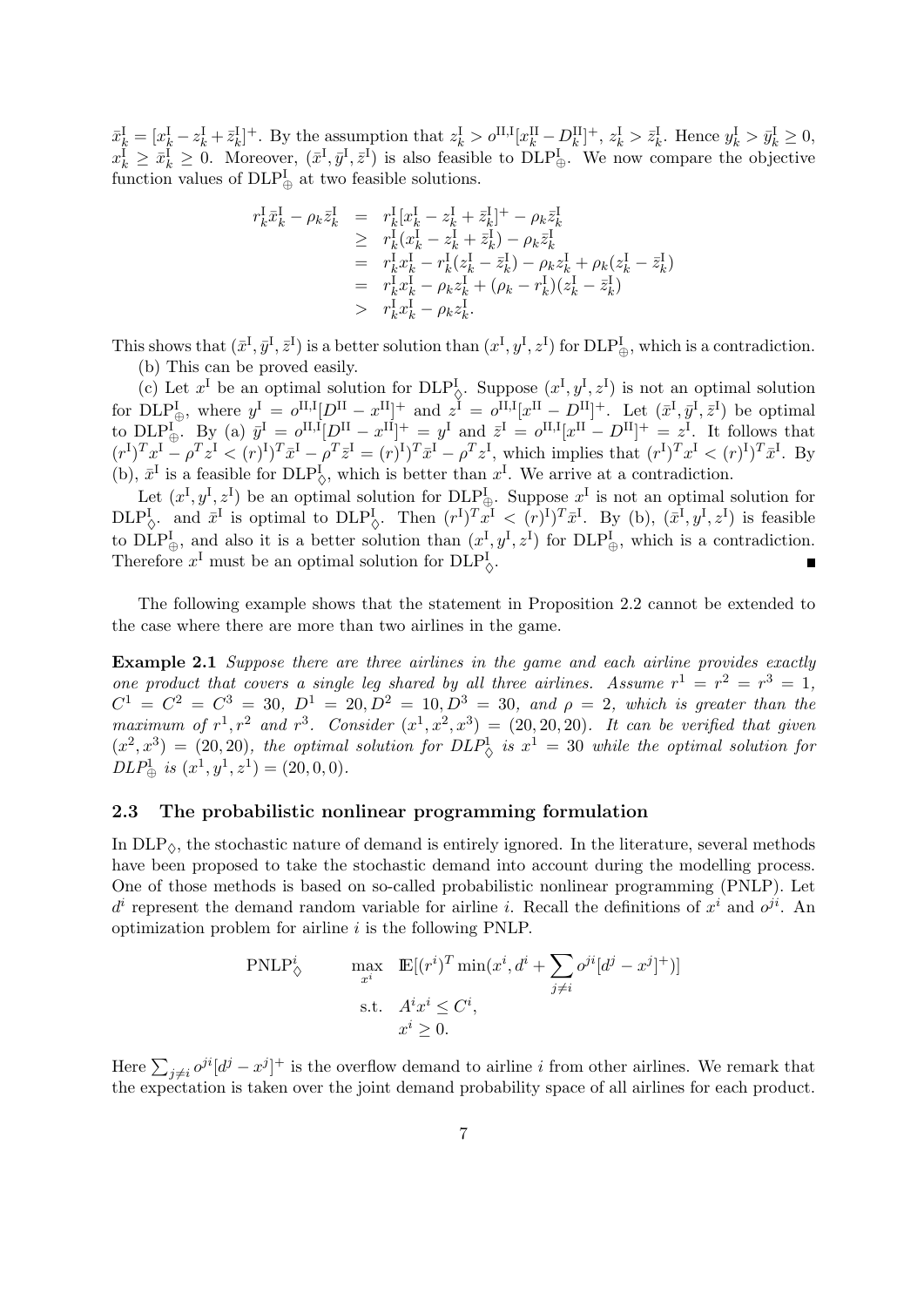There is a certain level of flexibility to model demand  $d^i$ . For example, we can either assume that  $d^i$  and  $d^j$  are stochastically independent for any  $i \neq j$  or that  $d^i$  is a fixed proportion of the overall random demand d. In the latter, demand for the same product between two airlines is correlated. This does not contradict the demand independence assumption between different products made in Section 2.1.

When the demand  $d_k$  is a singleton for every product k for all airlines, then PNLP<sub> $\circ$ </sub> reduces to an equivalent reformulation (1) of  $\text{DLP}_\lozenge^i$ .

#### 2.4 Booking policies

Both booking limits and the dual prices or Lagrangian multipliers can be obtained from solving either  $DLP_{\lozenge}$  or PNLP<sub> $\lozenge$ </sub>. These solutions are used to form booking policies such as partitioned booking-limit and bid-price controls [37].

In a partitioned booking-limit policy, a fixed amount of capacity of each resource is allocated to every product offered. The demand for each product has access only to its allocated capacity and no other product may use this capacity. In both  $DLP_{\lozenge}$  and  $PNLP_{\lozenge}$ , these booking limits are set to be the respective optimal solutions  $x$ .

A bid-price control policy sets a threshold price or bid price for each resource in the network. Roughly this bid price is an estimate of the marginal cost of consuming the next incremental unit of the resource's capacity. When a booking request for a product arrives, the revenue from the request is compared to the sum of the bid prices of all the resources required by the product. If the revenue exceeds the sum of the bid prices, the request is accepted, provided all the resources associated with the requested product are still available; if not, the request is rejected.

In  $DLP_{\lozenge}$ , the optimal solution of dual variables associated with the capacity constraints, which are of the format  $Ax \leq C$ , are used as bid prices. Similarly the bid prices for PNLP<sub> $\Diamond$ </sub> are the Lagrangian multipliers associated with the capacity constraints at their optimal solution.

# 3 Analysis of Game-Theoretic Models

In this section, we first formally define Nash and generalized Nash games based on the optimization models defined in the last section. We then define Nash and generalized Nash equilibrium points. In the end, we study the existence and uniqueness of (generalized) Nash equilibrium points.

We follow [29] to define generalized Nash games and generalized Nash equilibrium points. Since generalized Nash games have found many other applications in addition to revenue management competition considered in this paper, we shall use players and airlines interchangeably in a general context.

Let  $x^i$  be the strategy variable for player *i*,  $x^{-i}$  the joint strategy variable for all other players, and  $x = (x^i, x^{-i})$  the joint strategy variable for all players. Let  $\pi^i(x^i, x^{-i})$  be the payoff function for player i when the joint strategy is x. Assume that for any given strategies  $x^{-i}$  for all other players, player  $i$  must choose their strategy from their feasible set

$$
\mathcal{K}^i(x^{-i}) = \{x^i : h^i(x^i) \le 0, g^i(x^i, x^{-i}) \le 0\},\
$$

where  $h^i: \mathbb{R}^K \to \mathbb{R}^{N^i}$  and  $g^i: \mathbb{R}^{K \times I} \to \mathbb{R}^{M^i}$ . Here  $h^i(x^i) \leq 0$  is a set of constraints that do not involve  $x^{-i}$ , and  $g^{i}(x) \leq 0$  is a set of constraints that involve all strategy variables, which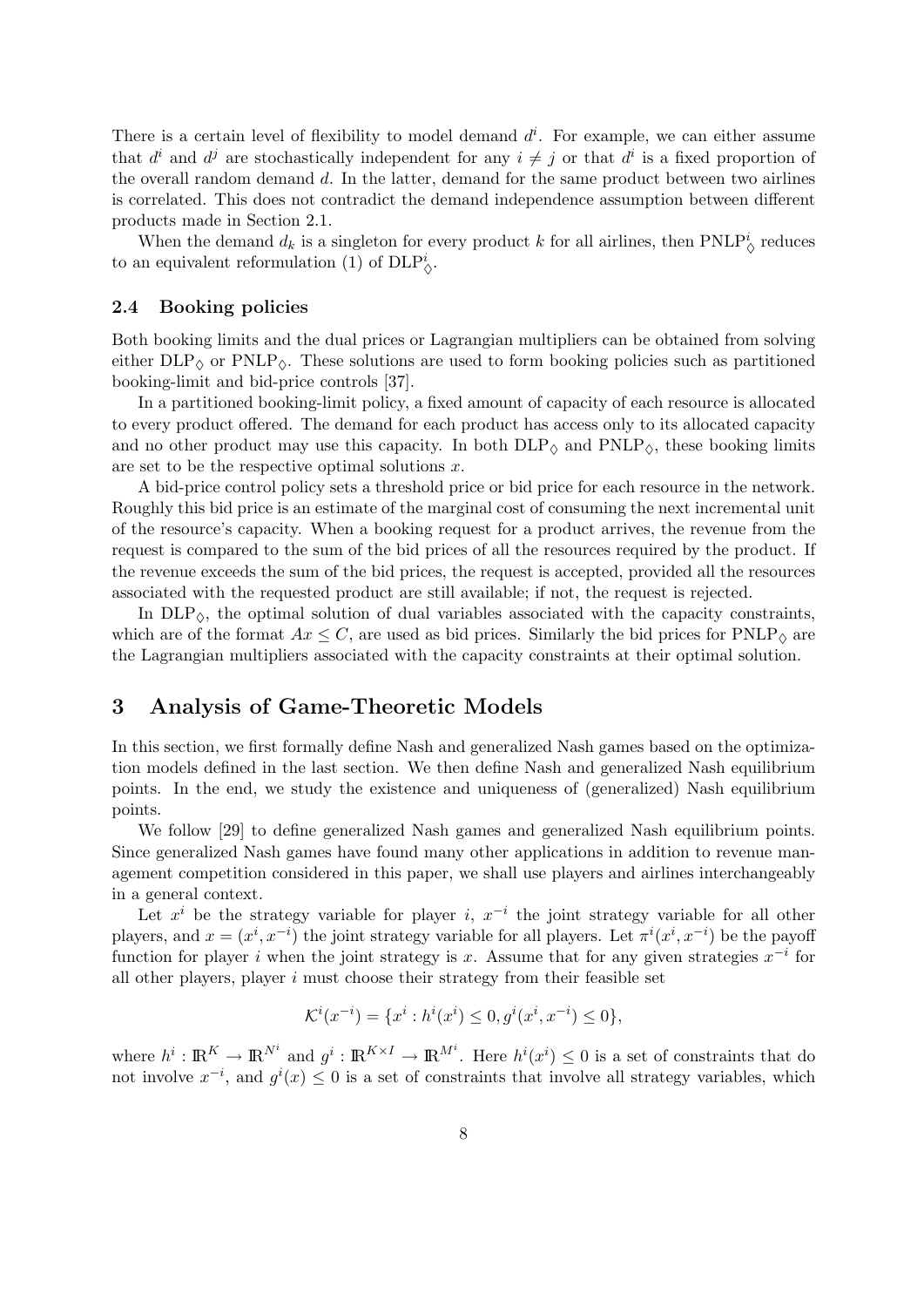are usually called the joint/coupled constraints in the literature [33]. For any given strategy  $x^{-i}$  for other players, player i finds their best strategy  $\bar{x}^i$  by solving the following maximization problem:

$$
\max_{x^i} \quad \pi^i(x^i, x^{-i})
$$
  
s.t. 
$$
x^i \in \mathcal{K}^i(x^{-i}).
$$
 (3)

**Definition 3.1** A generalized Nash game defined by (3) for player i is to find  $\bar{x}$ , called a generalized Nash equilibrium, such that  $\bar{x}^i \in \mathcal{K}^i(\bar{x}^{-i})$  is an optimal solution for player i when the strategies for all other players are fixed to be  $\bar{x}^{-i}$ .

If there is no joint constraint in the game, i.e.,  $g^{i}(x) \leq 0$  diminishes for all i, then the generalized Nash game and a generalized Nash equilibrium reduce to a traditional Nash game and a Nash equilibrium respectively. The key difference between generalized Nash games and traditional Nash games is that the strategy space for a player may depend on other players' strategies in the former, but not in the latter, although the payoff functions in both types of games are allowed to be functions of other players' strategies.

The best response function is an important concept in game theory. For any given  $x^{-i}$ , the set of optimal solutions for  $(3)$  is called the response function for player i and is denoted by  $\mathcal{BR}^i(x^{-i})$ . To have a meaningful game, we often assume that  $\mathcal{BR}^i(x^{-i})$  is singleton for any given  $x^{-i}$  and for all i. Consequently,  $\bar{x}$  is a generalized Nash equilibrium if and only if  $\bar{x}^i = \mathcal{BR}^i(\bar{x}^{-i})$  for all i. Intuitively, this optimality condition says that a player is not better off if they unilaterally change their strategy.

One can observe that the game based on  $DLP^i_{\diamond}$  for all airlines results in a generalized Nash game, while the game based on  $\text{PNLP}_\lozenge^i$  results in a Nash game. The resulting two games are called  $DLP_{\lozenge}$  game and  $PNLP_{\lozenge}$  game. By Propositions 2.1, the  $DLP_{\lozenge}$  game is equivalent to a traditional Nash game with nonsmooth and nonlinear payoff functions.

Generalized Nash games have been used for modelling competitive pricing in [31] where there is no network and demand does not overflow between players once prices are fixed. In [14], traditional Nash games have been used for proposing a unified game model combining pricing, capacity management, overbooking in a stochastic and dynamic framework for network revenue management. However, demand is not shared among competitors but the demand for individual airlines is determined by the prices of the same products offered by all airlines. Therefore, the game model in [14] is not an example of generalized Nash games. For other applications of generalized Nash games, see [11, 18, 29, 34].

#### 3.1 Generalized Nash games and quasi variational inequalities

It is well known [12] that traditional Nash games are equivalent to variational inequality problems when the concerned payoff function for each player is continuously differentiable and concave with respect to its own strategies. Similarly, generalized Nash games are equivalent to quasivariational inequality problems.

Given a point-to-point map  $\Phi$  from  $\mathbb{R}^m$  to itself and a point-to-set map K from  $\mathbb{R}^m$  into subsets of  $\mathbb{R}^m$ , the quasi-variational inequality (QVI) problem is to find a vector  $\bar{x} \in \mathcal{K}(\bar{x})$  such that

$$
(y - \bar{x})^T \Phi(\bar{x}) \ge 0, \qquad \forall y \in \mathcal{K}(\bar{x}).
$$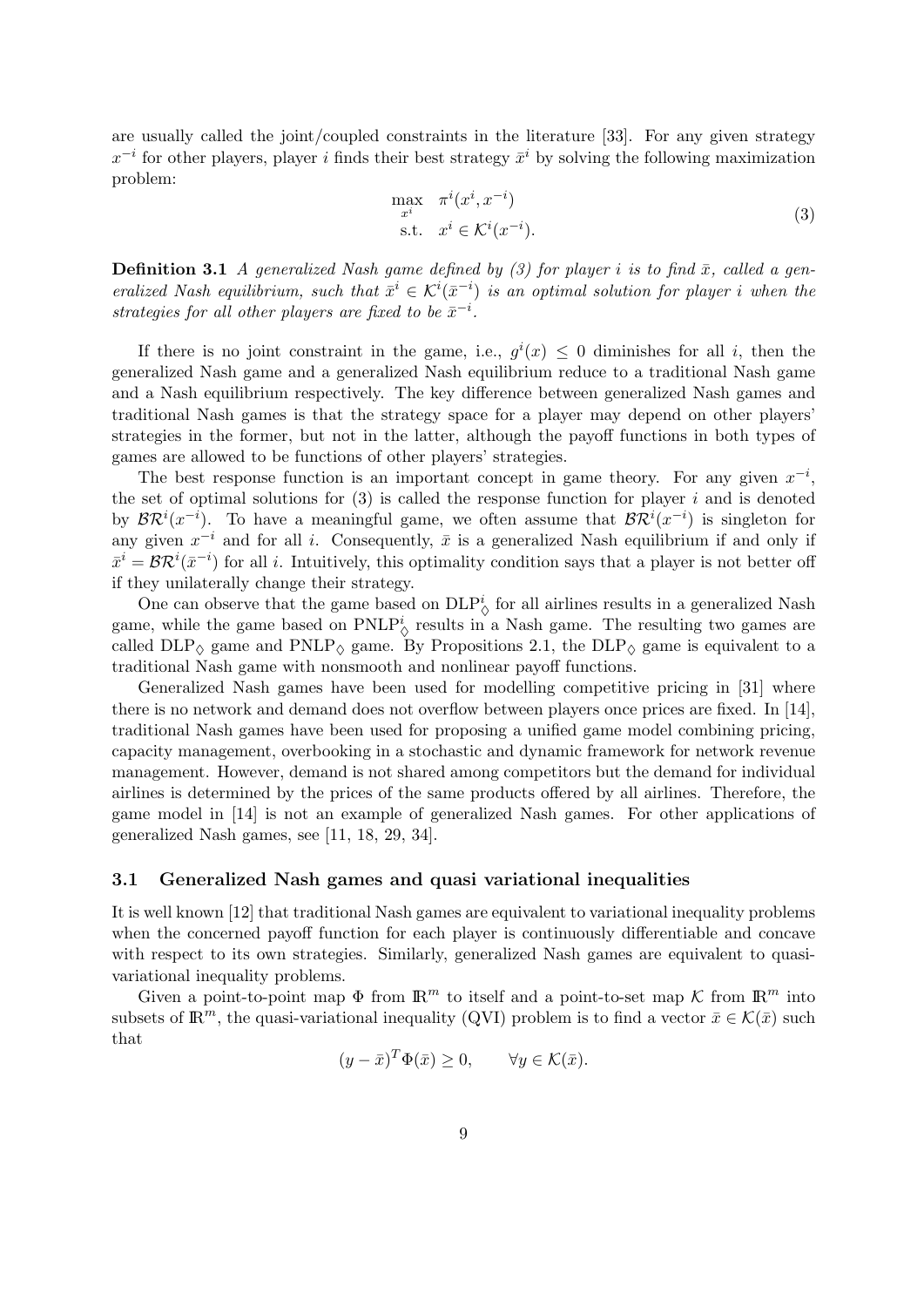When  $\mathcal{K}(x) \equiv \mathcal{K}$  for all x with K independent of x, the QVI reduces to the standard variational inequality (VI) problem.

The following results can be found from page 24 of [12].

Lemma 3.1 Suppose the payoff function for player i in a generalized Nash game is continuously differentiable and concave with respect to  $x^i$  for all i. Let  $\mathcal{K}(x) = \prod_{i=1}^I \mathcal{K}^i(x^{-i})$  and

$$
\Phi(x) = -(\nabla_{x^1} \pi^1(x), \cdots, \nabla_{x^i} \pi^i(x), \cdots, \nabla_{x^I} \pi^I(x))^T
$$

be a column vector.

- (a)  $\bar{x}$  is a generalized Nash equilibrium if and only if  $\bar{x}$  is a solution of the QVI defined by  $\mathcal{K}(x)$  $and \Phi.$
- (b) Assume that  $\mathcal{K}(x) \equiv \mathcal{K}$ . Then  $\bar{x}$  is a Nash equilibrium if and only if  $\bar{x}$  is a solution of the VI defined by  $\mathcal K$  and  $\Phi$ .

#### 3.2 Existence of equilibrium

The existence of a Nash equilibrium (or generalized Nash equilibrium) for Nash games (or generalized Nash games) is an important topic in game theory. Without an equilibrium in a game, players do not know what strategy they should take. In many occasions, an equilibrium does exist. In this subsection, we provide conditions to ensure the existence of a Nash or a generalized Nash equilibrium for the two games proposed in Section 2.

The following results are well known in the literature by noting that concavity is preserved under the min-operator, limits, addition and hence under expectation and integration signs; see for example [4], and that the integral is continuously differentiable if the integrand is globally Lipschize continuous and continuously differentiable almost everywhere; see for example [17, 19].

#### Lemma 3.2

- (a) For each airline i, the objective functions of  $DLP_{\lozenge}$ , (1) and (2) are all concave with respect to  $x^i$ .
- (b) For each airline i, the objective function for  $PNLP^i_{\diamondsuit}$  is concave with respect to  $x^i$ .
- (c) Suppose  $d_k^i$  is a continuous random variable for all k and i. Then for any i, the objective function for PNLP<sub> $\stackrel{i}{\circ}$ </sub> is continuously differentiable with respect to x.

Proposition 2.1 proves that an equivalence between  $DLP_{\lozenge}$ , (1) and (2). The lemma below shows equivalences between different generalized Nash and Nash games defined by those optimization problems. All results can be easily proved by the definitions of the generalized Nash equilibrium and the Nash equilibrium, and Proposition 2.1.

#### Lemma 3.3

- (a) If  $\bar{x}$  is a generalized Nash equilibrium for the DLP $_{\Diamond}$  game, then  $\bar{x}$  is a Nash equilibrium for the Nash game defined by (1).
- (b)  $\bar{x}$  is a generalized Nash equilibrium for the DLP $_{\Diamond}$  game if and only if  $\bar{x}$  is a Nash equilibrium for the Nash game defined by (2).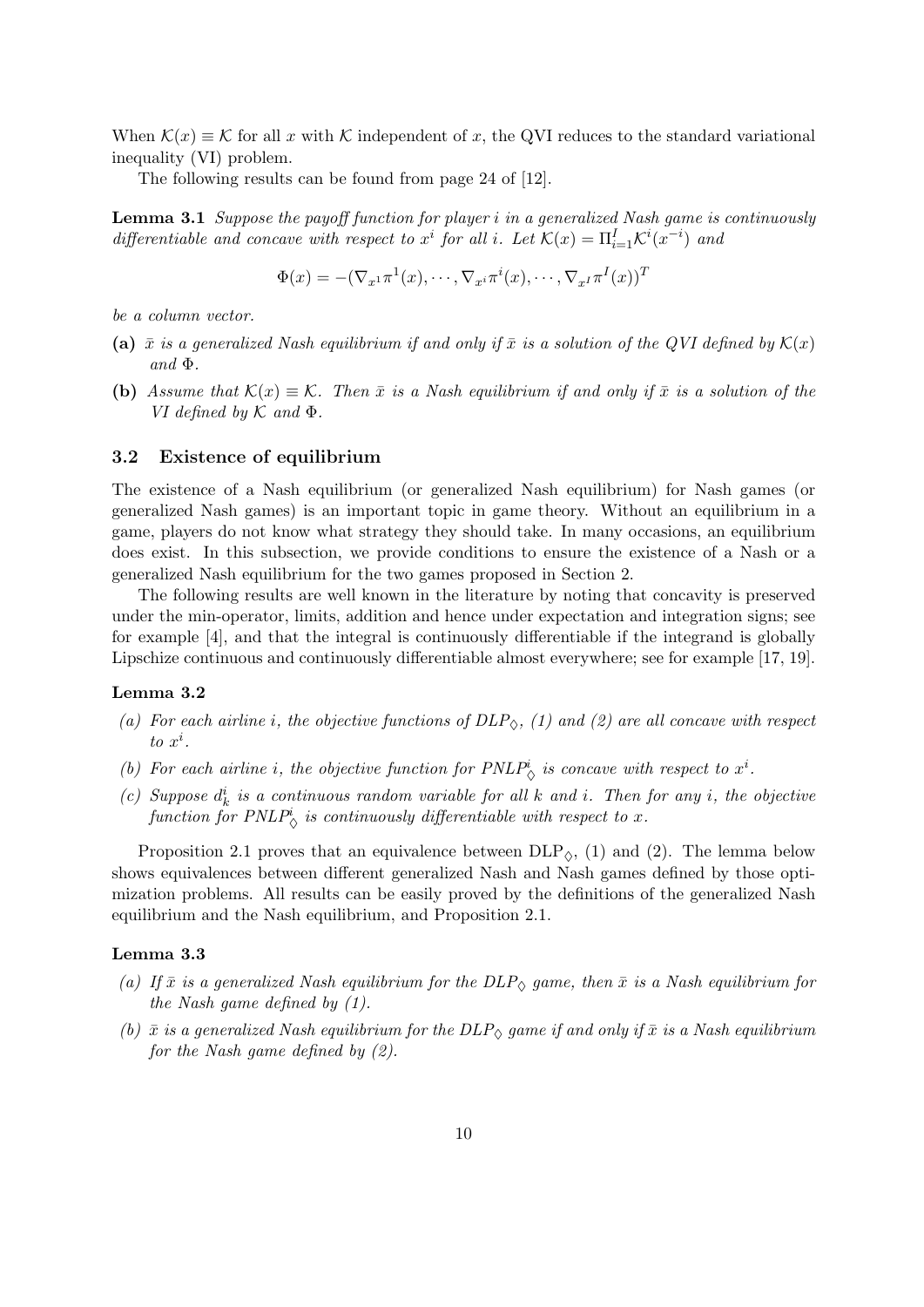We are now ready to present existence results of a (generalized) Nash equilibrium for all four games.

#### Theorem 3.1

- (a) There exists a generalized Nash equilibrium for the  $DLP_{\diamondsuit}$  game.
- (b) There exists a Nash equilibrium for the  $PNLP_{\Diamond}$  game.

Proof. The results follow from Theorem 1 of [33], which states that a Nash equilibrium exists for a Nash game if the objective function for each player is concave with respect to their own strategy and continuous with respect to the strategies of all players and the strategy space for each player is convex and compact.

In light of Lemma 3.2 (b) and (c), the result in (b) follows from Theorem 1 of [33] directly. It is easy to verify that the conditions in Theorem 1 of [33] are satisfied for the Nash games defined by (2). Therefore the existence of a generalized Nash equilibrium of the  $DLP_{\lozenge}$  game follows from Lemma 3.3(b).

#### 3.3 Uniqueness of equilibrium

The uniqueness of the Nash equilibrium is another important topic in game theory. If there is a unique equilibrium, players can choose their strategies without vagueness. The importance of a unique equilibrium is highlighted in a statement by Cachon and Netessine [4]: "The obvious problem with multiple equilibria is that the players may not know which equilibrium will prevail. Hence, it is entirely possible that a non-equilibrium outcome results because one player plays one equilibrium strategy while a second player chooses a strategy associated with another equilibrium."

Let us recall a unique equilibrium result for the traditional Nash game [12].

Lemma 3.4 Consider a Nash game in which the strategy space for every player is closed and convex. Assume that the negative Jacobian of  $\Phi$  at any feasible solution x is positive definite. Then the Nash game has at most one Nash equilibrium.

However, the result in Lemma 3.4 is not true in general for generalized Nash games although in [33] a uniqueness result of a normalized Nash equilibrium is proved for a generalized game in which all coupled constraints must be shared by all players.

In order to obtain the uniqueness of a Nash equilibrium for the Nash game based on Lemma 3.4, the payoff function must be twice continuously differentiable with respect to all strategy variables. Since the payoff functions in (1) and (2) for the  $DLP_{\alpha}$  game are nonsmooth, we are not able to establish the uniqueness of the Nash equilibrium for the  $DLP_{\lozenge}$  game. Therefore we shall focus on the uniqueness of a Nash equilibrium for the PNLP game.

We now evaluate the Jacobian of the payoff functions of the  $\text{PNLP}_{\diamond}$  game. Netessine and Rudi [27] state that since the function under the expectation is integrable and has a bounded derivative, it satisfies the Lipschitz condition of order one, and hence the expectation and the derivative can be interchanged. This argument follows from a result in [17]. The payoff function for airline  $i$  is

$$
\pi^{i}(x^{i}, x^{-i}) = E[\sum_{k=1}^{K} r_{k}^{i} \min(x_{k}^{i}, d_{k}^{i} + \sum_{j \neq i} o_{k}^{ji} [d_{k}^{j} - x_{k}^{j}]^{+}].
$$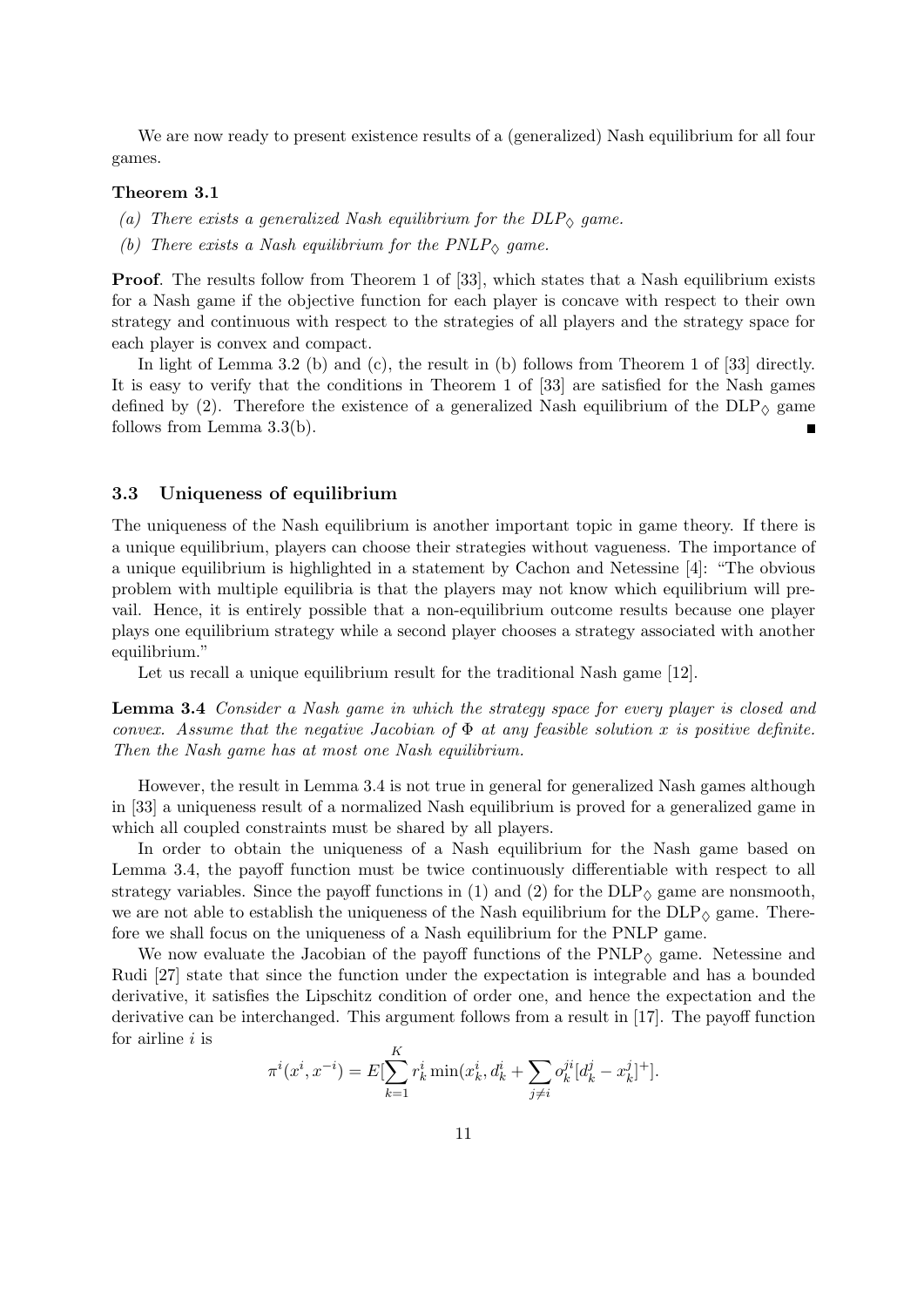The first order derivatives of the payoff functions are

$$
\frac{\partial \pi^i(x^i, x^{-i})}{\partial x_k^i} = r_k^i (1 - F_{d_k^i + \sum_{j \neq i} o_k^{ji} [d_k^j - x_k^j]^+}(x_k^i)), i = 1, \cdots, I, k = 1, \cdots, K,
$$

where  $F_{d_k^i+\sum_{j\neq i}\sigma_k^{ji}[d_k^j-x_k^j]^+}$  is the cumulative probability distribution of random variable  $d_k^i$  +  $\sum_{j\neq i}o_k^{ji}$  $j_i^j[d_k^j - x_k^j]$  $(k)$ <sup>j</sup>. The second order derivatives of the payoff functions are

$$
\frac{\partial^2 \pi^i (x^i, x^{-i})}{(\partial x_k^i)^2} = -r_k^i f_{d_k^i + \sum_{j \neq i} \partial_k^{ji} [d_k^j - x_k^j]^+} (x_k^i),
$$
\n
$$
i = 1, \dots, I, k = 1, \dots, K,
$$
\n
$$
\frac{\partial^2 \pi^i (x^i, x^{-i})}{\partial x_k^i \partial x_\ell^i} = 0,
$$
\n
$$
i = 1, \dots, I, k = 1, \dots, K, \ell = 1, \dots, K, \ell \neq k,
$$
\n
$$
\frac{\partial^2 \pi^i (x^i, x^{-i})}{\partial x_k^i \partial x_k^j} = -r_k^i \partial_k^{ji} f_{d_k^i + \sum_{m \neq i} \partial_k^{mi} [d_k^m - x_k^m]^+ |d_k^j > x_k^j} (x_k^i) \Pr(d_k^j > x_k^j),
$$
\n
$$
i = 1, \dots, I, j = 1, \dots, I, k = 1, \dots, K, j \neq i,
$$
\n
$$
\frac{\partial^2 \pi^i (x^i, x^{-i})}{\partial x_k^i \partial x_\ell^j} = 0,
$$
\n
$$
i = 1, \dots, I, j = 1, \dots, I, k = 1, \dots, K, \ell = 1, \dots, K, j \neq i, \ell \neq k.
$$

The calculation of  $\frac{\partial^2 \pi^i(x^i, x^{-i})}{\partial x^i}$  $\frac{\pi(x,x)}{\partial x_k^i \partial x_k^j}$  is slightly involved, but it can be done through the derivative definition. The Jacobian  $\nabla \Phi(x)$  is a sparse matrix of  $I \times K$  columns and  $I \times K$  rows. We can rewrite  $\nabla \Phi(x)$  as

$$
\left(\begin{array}{ccc}N^{11} & \cdots & N^{1I} \\ \vdots & \vdots & \vdots \\ N^{I1} & \cdots & N^{II}\end{array}\right)
$$

where  $N^{ij}$  is a diagonal matrix in  $\mathbb{R}^{K \times K}$  whose diagonal elements are

$$
\left(\frac{\partial^2 \pi^i(x^i, x^{-i})}{\partial x_1^i \partial x_1^j}, \dots, \frac{\partial^2 \pi^i(x^i, x^{-i})}{\partial x_K^i \partial x_K^j}\right).
$$

The sparseness of the Jacobian is due to the assumption that the demands between different products are statistically independent.

Under certain conditions, we are able to prove the uniqueness of the Nash equilibrium for the PNLP $_{\Diamond}$  game.

**Theorem 3.2** Suppose  $d_k^i$  is a continuous random variable for any k and i. Then a sufficient condition for the PNLP $_{\Diamond}$  game to have a unique Nash equilibrium is the following: (a) for any k and i,  $d_k^i$  has a large enough support interval which contains the projection of the feasible strategy space  $\{x_k^i : A^i x^i \leq C^i, x^i \geq 0\}$  of airline i; (b) for any i and k, there exist two positive constants  $\alpha_k^i$  and  $\beta_k^i$  such that  $f_{d_k^i}(x)$  satisfies  $\alpha_k^i \leq f_{d_k^i}(x) \leq \beta_k^i$  for x in its support interval; (c) for any i, j and k,  $o_k^{ji}$  $i_k^{ji}$  is sufficiently small; (d) for any j and k,  $\sum_{i\neq j}o_k^{ji} < 1$ .

**Proof.** By Lemma 3.4, it suffices to prove that Jacobian  $\nabla \Phi(x)$  is positive definite for any x in the feasible set K. In turn it is sufficient to prove that  $\nabla \Phi(x)$  is both row and column diagonally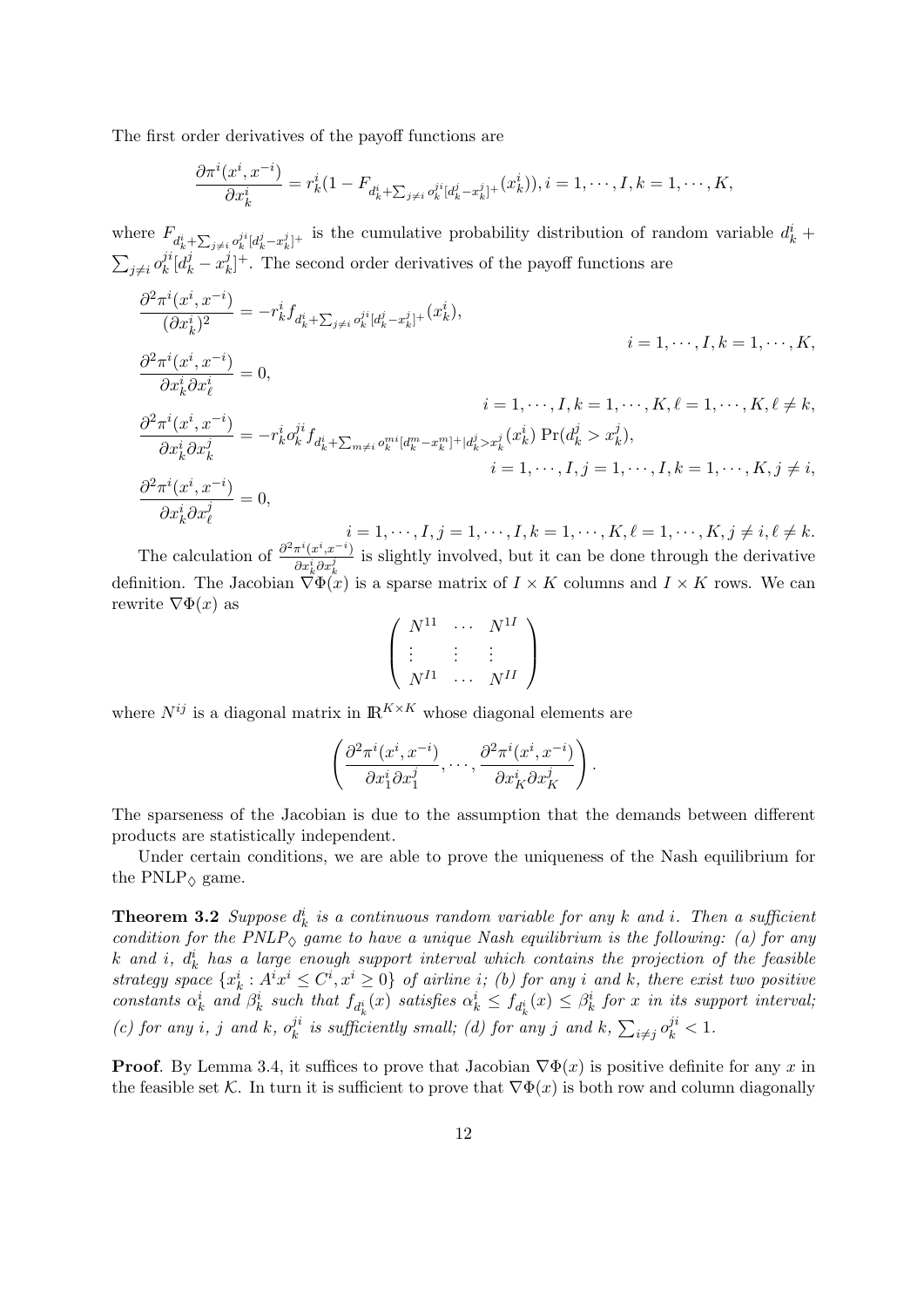dominant for any  $x \in \mathcal{K}$ . More precisely we need to prove the followings:

$$
r_{k}^{i} f_{d_{k}^{i} + \sum_{j \neq i} o_{k}^{ji} [d_{k}^{j} - x_{k}^{j}]^{+}}(x_{k}^{i}) >
$$
  

$$
\sum_{j \neq i} r_{k}^{i} o_{k}^{ji} f_{d_{k}^{i} + \sum_{m \neq i} o_{k}^{mi} [d_{k}^{m} - x_{k}^{m}]^{+} |d_{k}^{j} > x_{k}^{j}(x_{k}^{i}) \Pr(d_{k}^{j} > x_{k}^{j}),
$$
  

$$
r_{k}^{i} f_{d_{k}^{i} + \sum_{j \neq i} o_{k}^{ji} [d_{k}^{j} - x_{k}^{j}]^{+}}(x_{k}^{i}) >
$$
  

$$
\sum_{j \neq i} r_{k}^{j} o_{k}^{ij} f_{d_{k}^{j} + \sum_{m \neq j} o_{k}^{mj} [d_{k}^{m} - x_{k}^{m}]^{+} |d_{k}^{i} > x_{k}^{i}(x_{k}^{j}) \Pr(d_{k}^{j} > x_{k}^{j}).
$$
  
(5)

Note that for any  $i$  and  $k$ ,

$$
f_{d_k^i + \sum_{m \neq i} o_k^{mi} [d_k^m - x_k^m] + |d_k^j > x_k^j}(x_k^i) \Pr(d_k^j > x_k^j) \le f_{d_k^i + \sum_{m \neq i} o_k^{mi} [d_k^m - x_k^m] + (x_k^i).
$$

Inequality (4) is implied by condition (d). The right hand side of (5) is bounded above by

$$
\sum_{j\neq i}r_{k}^{j}o_{k}^{ij}f_{d_{k}^{j}+\sum_{m\neq j}o_{k}^{mj}[d_{k}^{m}-x_{k}^{m}]^{+}}(x_{k}^{j}),
$$

which in turn is bounded above by

$$
\sum_{j\neq i}r^j_k o^{ij}_k \widehat{\beta}^j_k,
$$

for any  $x \in \mathcal{K}$ . Here  $\hat{\beta}_k^j$  is an upper bound of the probability distribution function of random variable  $d_k^j + \sum_{m \neq j} o_k^{mj}$  $\binom{m}{k} [d_k^m - x_k^m]^+$ . By condition (b) and the convolution operation for the joint probability distribution of independent random variables, such a finite bound  $\hat{\beta}_k^j$  exists. Following the convolution operation again,  $f_{d_k^i+\sum_{j\neq i}o_k^{ji}[d_k^j-x_k^j]^+}$  is bounded below by a positive constant  $\widehat{\alpha}_k^i$ . We have for any *i*, *j* and *k*,

$$
r_k^i \widehat{\alpha}_k^i > \sum_{j \neq i} r_k^j o_k^{ij} \widehat{\beta}_k^j,
$$

if  $o_k^{ji}$  $\lambda_k^j$  is sufficiently small. Hence (5) holds.

A particular case of Theorem 3.2 is when  $o_k^{ij} = 0$  for all i, j and k. In this case, there is no demand overflow and the existence of a unique Nash equilibrium is equivalent to a unique optimal solution for airline i's maximization problem. It is obvious that if the payoff function of airline *i* is strictly concave (equivalently matrix  $-N^{ii}$  is positive definite) over its feasible region, then its optimal solution is unique. Furthermore, matrix  $N^{ii}$  is positive definite over its feasible region if probability distribution  $f_{d_k^i}(x) > 0$  for any  $x \in [0, d_{\text{max}}]$ , where  $d_{\text{max}}$  is an appropriate large positive number.

Unlike PNLP games, the following counter-example shows that the  $DLP_{\Diamond}$  game can have multiple Nash equilibrium points.

 $\blacksquare$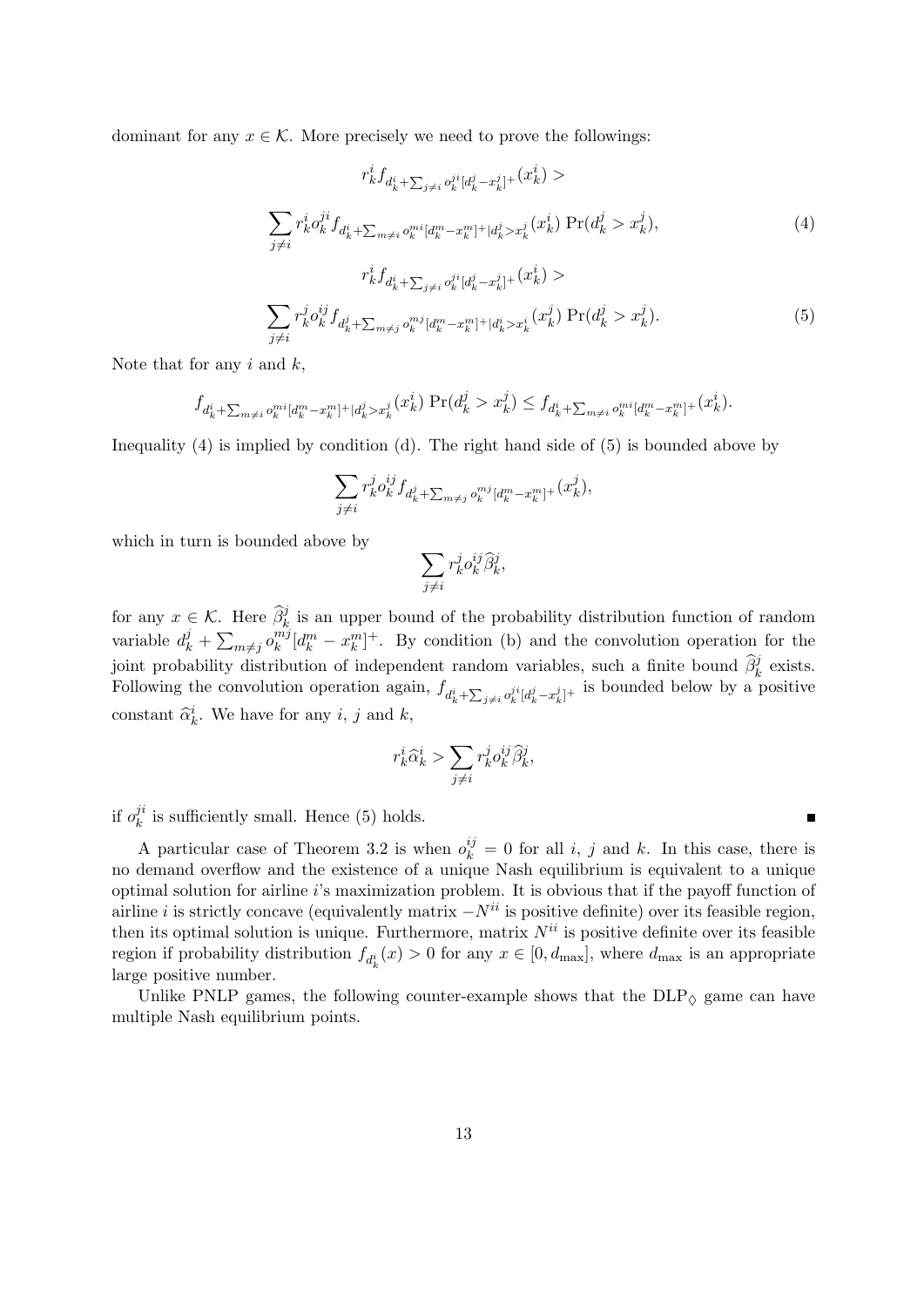**Example 3.1** Consider the DLP $_{\Diamond}$  game with two players I and II:

$$
\begin{array}{llll} \displaystyle \max_{x_1^{\text{I}}, x_2^{\text{I}}} & r^{\text{I} } x_1^{\text{I}} + r^{\text{I} } x_2^{\text{I}} & \max_{x_1^{\text{II}}, x_2^{\text{II}}} & r^{\text{II}} x_1^{\text{II}} + r^{\text{II}} x_2^{\text{II}} \\ \text{s.t.} & x_1^{\text{I}} + x_2^{\text{I}} \leq \varepsilon & \text{s.t.} & x_1^{\text{II}} + x_2^{\text{II}} \leq \varepsilon, \\ & 0 \leq x_1^{\text{I}} \leq D_1^{\text{I}} + o^{\text{II,I}} [D_1^{\text{II}} - x_1^{\text{II}}]^+, & 0 \leq x_1^{\text{II}} \leq D_1^{\text{II}} + o^{\text{I,II}} [D_1^{\text{I}} - x_1^{\text{I}}]^+, \\ & 0 \leq x_2^{\text{I}} \leq D_2^{\text{I}} + o^{\text{II,I}} [D_2^{\text{II}} - x_2^{\text{II}}]^+, & 0 \leq x_2^{\text{II}} \leq D_2^{\text{II}} + o^{\text{I,II}} [D_2^{\text{I}} - x_2^{\text{I}}]^+. \end{array}
$$

Assume that  $\varepsilon$  is a small positive real number and  $D_1^I, D_2^I, D_1^{II}$ , and  $D_2^{II}$  are much larger than *ε*. Then the optimal solution set of player I is  $\{(x_1^I, x_2^I): x_1^I + x_2^I = \varepsilon, x_1^I \geq 0, x_2^I \geq 0\}$  because the unit prices for two products offered by player I are the same and the last two inequality constraints for player I are inactive no matter which strategies that player II takes. Likewise, the optimal solution set of player II is  $\{(x_1^{\text{II}}, x_2^{\text{II}}) : x_1^{\text{II}} + x_2^{\text{II}} = \varepsilon, x_1^{\text{II}} \geq 0, x_2^{\text{II}} \geq 0\}$ . This shows that the generalized Nash game has multiple solutions  $(x_1^I, x_2^I, x_1^{II}, x_2^{II})$ , which satisfy the following conditions:  $x_1^{\text{I}} + x_2^{\text{I}} = x_1^{\text{II}} + x_2^{\text{II}} = \varepsilon, x^{\text{I}} \ge 0, x^{\text{II}} \ge 0.$ 

The next example demonstrates that the  $DLP_{\Diamond}$  game may have a unique Nash game.

**Example 3.2** Suppose both  $C^{\text{I}}$  and  $C^{\text{II}}$  are large positive numbers and demand  $D^{\text{I}}$  and  $D^{\text{II}}$  are small positive numbers. For simplicity, let us assume that there is exactly one product from each airline.

Note that the capacity constraints  $A^I x^I \leq C^I$  and  $A^I x^{II} \leq C^{II}$  are inactive at any (generalized) Nash equilibrium for  $DLP^{\text{I}}_{\diamondsuit}$  and  $DLP^{\text{II}}_{\diamondsuit}$ . On the other hand, the demand constraints are active at any (generalized) Nash equilibrium for  $DLP^{\text{I}}_{\lozenge}$  and  $DLP^{\text{II}}_{\lozenge}$ . Then the response functions for player I and II are:

$$
B\mathcal{R}^{I}(x^{II}) = \begin{cases} D^{I} + D^{II} - x^{II} & \text{if } x^{II} \leq D^{II} \\ D^{I} & \text{otherwise,} \end{cases}
$$

$$
B\mathcal{R}^{II}(x^{I}) = \begin{cases} D^{I} + D^{II} - x^{I} & \text{if } x^{I} \leq D^{I} \\ D^{II} & \text{otherwise.} \end{cases}
$$

It is easy to see that  $(D^{\rm I}, D^{\rm II})$  is the unique generalized Nash equilibrium for the  $DLP_{\rm O}$  game.

# 4 Computational experiments

In this section, we report our numerical experience for both game theoretical models proposed in this paper. We carried out our experiments based on two particular test examples drawn from [5] and their variations. All the computational experiments were conducted using MATLAB [25].

#### 4.1 Test examples and booking schemes

In the first two examples, we assume that two airlines compete on capacity availability and both airlines are identical in terms of the product offerings, product prices, product demand parameters such as mean and standard deviation, and overflow rates. In Example 1, each airline operates over a hub-spoke network with one hub, 5 spoke cities and 10 legs. It has two fare classes for each of 30 itineraries (and hence 60 products). In Example 2, each airline operates over a hub-spoke network with two hubs, 4 spoke cities and 10 legs. It has two fare classes for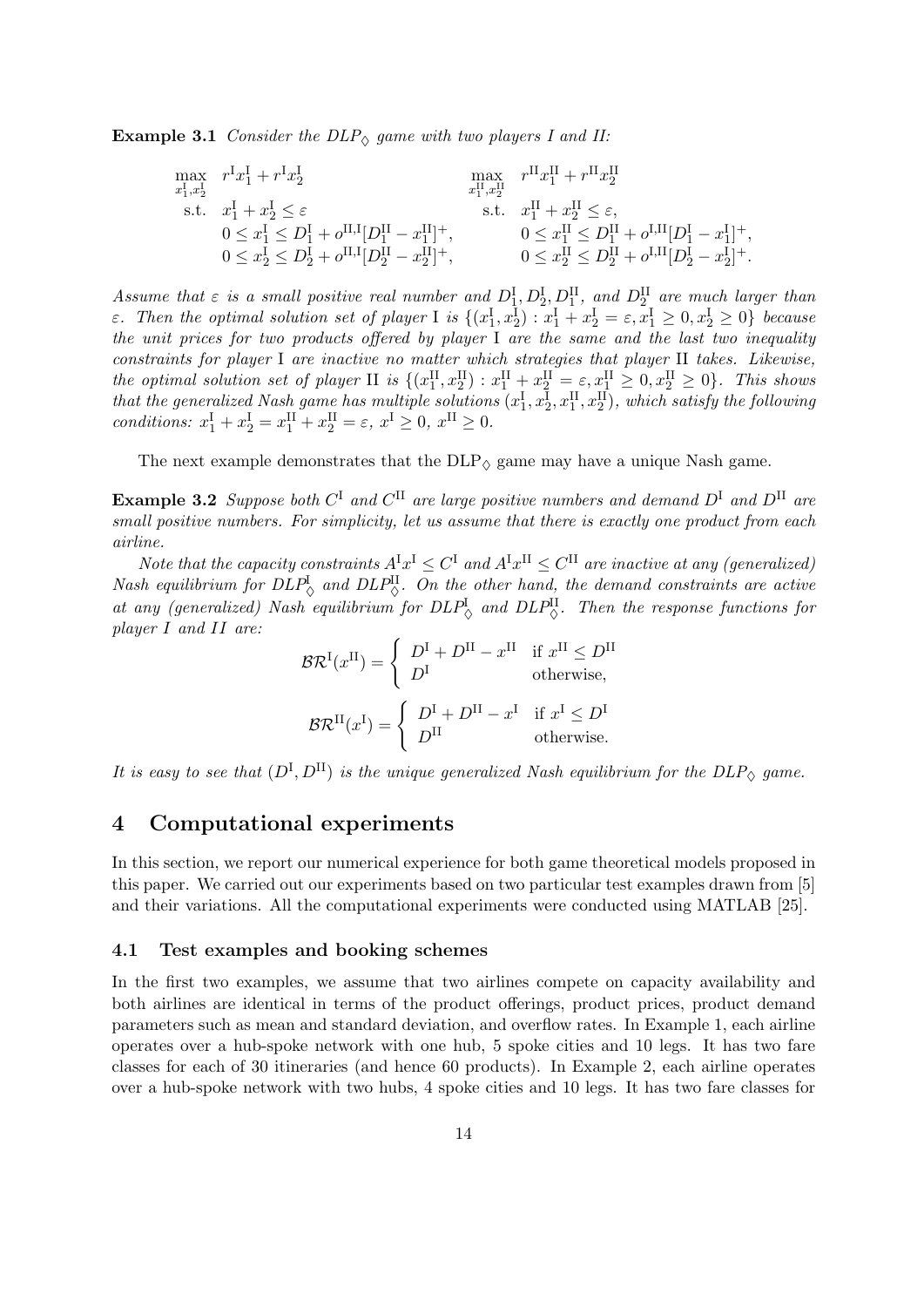each of 30 itineraries (and hence 60 products). For additional information on revenue, mean demand, leg capacities, and detailed network structures, see [5].

We also generated several more test examples which are variations of Example 1. In Example 3, we only changed product prices for the first airline. In particular, we assumed that the price for each product offered by the first airline is 3% more expensive than its original price while the second airline still uses its original prices in Example 1. In Example 4, we only changed the capacities of both airlines in Example 1. The capacity on each leg for the first airline was reduced by 10 seats and the capacity on each leg for the second airline was increased by 10 seats. Example 5 was generated from Example 1 by changing the demand parameter values. More precisely, the mean demand for each product offered by the first airline was reduced by two while the mean demand for each product offered by the second airline was increased by two. In Example 6, we made changes with regards to demand overflow rates. We assumed that the demand overflow rate from the first airline to the second is 0.75 and the demand overflow rate in the opposite direction is 0.25.

The simulation procedure that we followed is described in Talluri and van Ryzin [36]. For each test example, we simulated the booking process 500 times. In each simulation run, booking requests are randomly generated in two steps. In step 1, the number of requests for each product is randomly generated while in step 2, booking arrival times for each product are randomly generated. The booking process is modelled as a non-homogeneous Poisson process, where the arrival intensity at time t has a beta distribution and the total number of arrivals has a gamma distribution. The booking horizon is divided into 1000 units. Higher fare customers arrive more often close to the end of the booking horizon while lower fare customers arrive more often early in the booking horizon. A detailed description of the booking process can be found in [5].

In each of 500 simulation runs, all booking requests for each test example are processed (acceptance or rejection) based on a booking scheme. We implemented the following twelve booking schemes: BLDLP, BPDLP, BLDLPSim, BPDLPSim, BLDLPMix, BPDLPMix, BLPNLP, BPPNLP, BLPNLPSim, BPPNLPSim, BLPNLPMix, and BPPNLPMix. The meaning of each booking scheme based on DLP is given below and all booking schemes based on PNLP can be defined similarly.

- BLDLP: Partitioned booking-limit policy based on the partitioned booking limits obtained from  $DLP_{\Diamond}$ .
- BPDLP: Bid price policy based on the bid prices obtained from  $DLP_{\lozenge}$ .
- BLDLPSim: Partitioned booking-limit policy in which both airlines use the partitioned booking limits obtained from modified DLPs which ignore overflow demand (i.e., assuming  $o_k^{21} = o_k^{21} = 0$  for all k).
- BPDLPSim: Bid-price policy in which both airlines use the bid prices obtained from modified DLPs which ignore overflow demand.
- BLDLPMix: Partitioned booking-limit policy in which the first airline uses the partitioned booking limits obtained from  $DLP_{\lozenge}$  and the second airline uses the partitioned booking limits obtained from a modified DLP which ignores overflow demand.
- BPDLPMix: Bid-price policy in which the first airline uses the bid prices obtained from  $DLP_{\diamond}$  and the second airline uses the bid prices obtained from a modified DLP which ignores overflow demand.

Booking schemes BLDLPSim, BPDLPSim, BLPNLPSim and BPPNLPSim were tested in order to obtain insights when both airlines ignore demand overflow in the modified DLP and PNLP. Booking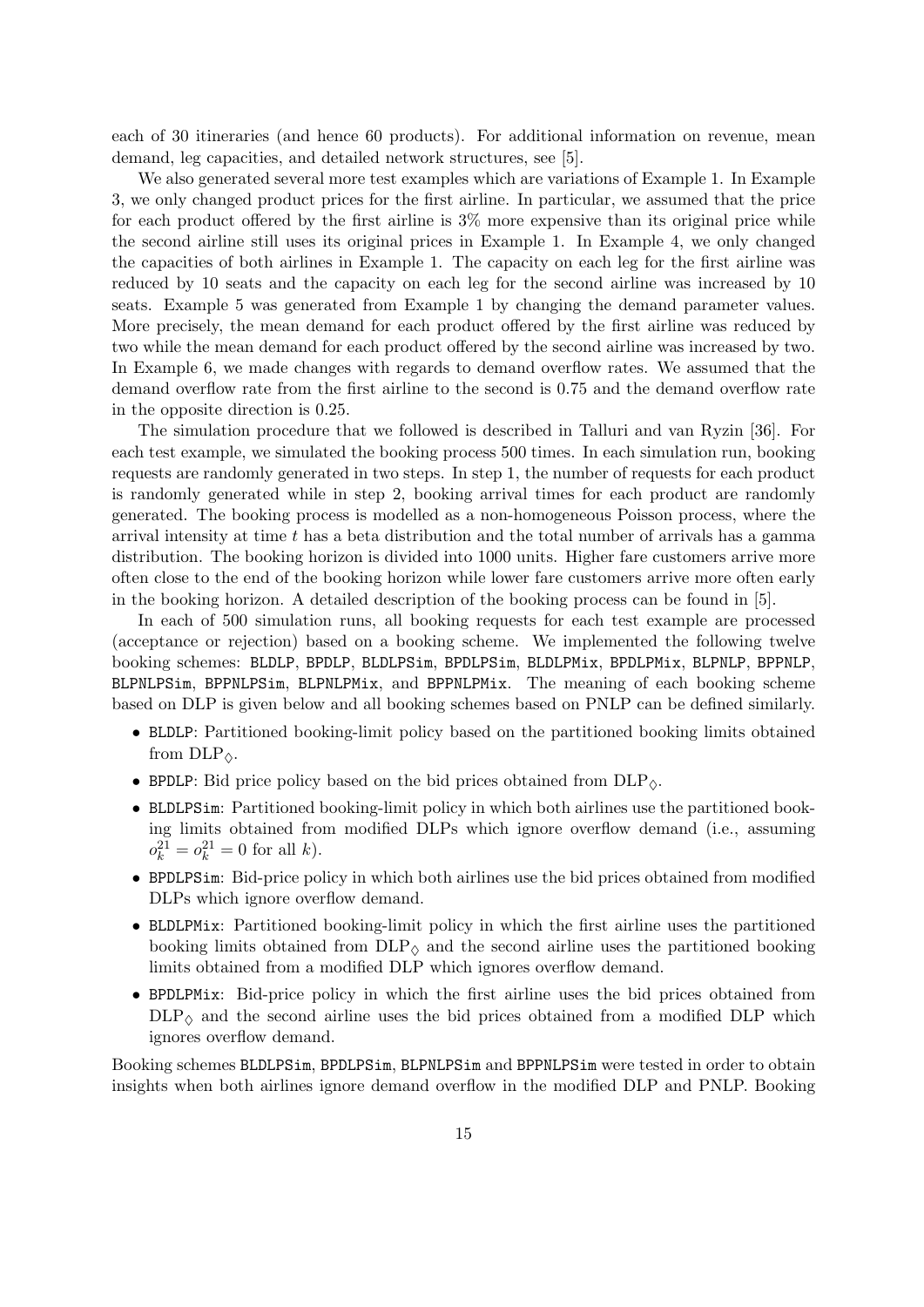schemes BLDLPMix, BPDLPMix, BLPNLPMix and BPPNLPMix were tested in order to obtain insights when the first airline ignores demand overflow in the modified DLP and PNLP while the second airline takes the demand overflow into account when this airline solves  $DLP_{\lozenge}$  and  $PNLP_{\lozenge}$ .

#### 4.2 A computational algorithm

In all the booking schemes proposed in the previous subsection, each airline needs to use either partitioned booking limits or bid prices for processing booking requests. Both booking limits and bid prices are obtained by solving either the Nash game based on PNLP or the generalized Nash game based on DLP. As stated in Lemma 3.3, solving Nash games is equivalent to solving variational inequality problems and solving generalized Nash games is equivalent to solving quasi-variational inequality problems.

Many numerical algorithms have been developed for solving deterministic variational inequality problems and are well documented in [12]. Typically those algorithms require evaluations of the payoff functions of players and their high-order derivatives. However, evaluating the objective function of each airline as well as its high-order derivatives for PNLP is computationally expensive because it requires multi-dimensional integration. This motivates us to use a method that combines sample average approximation (SAA) and a Gauss-Seidel approach for solving the PNLP game.

Algorithms for solving quasi-varitional inequality problems are sporadic in the literature. When all players in the generalized Nash game share all coupled constraints, the so-called relaxation algorithm can be used to find a generalized Nash equilibrium under suitable conditions [38]. For a general quasi-variational inequality problem, a sequential penalty method is proposed in [29] and a Newton method is studied in [11]. The Newton method in [11] requires high-order derivatives which are not available for the  $DLP_{\lozenge}$  game as nonsmooth terms with respect to strategies of competitors exist in the constraint of  $DLP^i_{\diamondsuit}$ . The method proposed below is close to the method of [29]. However, we do not apply a penalty approach to coupled constraints, rather we solve a linear program at each iteration.

We now present an outline of our algorithm for solving  $DLP_{\lozenge}$  and  $PNLP_{\lozenge}$  games.

#### Algorithm 1.

**Step 1** Choose a starting point  $x(n) = (x^1(n), x^2(n), \ldots, x^I(n))$ . Let  $n = 1$ .

- **Step 2** For each player i at iteration  $n+1$ , finding  $x^{i}(n+1)$  by solving an optimization problem (either DLP or PNLP) assuming  $x^{-i}(n+1) = (x^{1}(n+1), \ldots, x^{i-1}(n+1), x^{i+1}(n), \ldots, x^{I}(n))$ is given.
- **Step 3** Check the convergence criterion. If  $||x(n+1)-x(n)||$  is sufficiently small, then terminate the algorithm and  $x(n)$  is an approximate (generalized) Nash equilibrium. Otherwise, set  $n := n + 1$  and go to Step 2.

The above algorithm is proved to converge for Nash games with two players under suitable conditions [22]. To our knowledge, no one has studied convergence of the above algorithm for generalized Nash games. We shall leave convergence for a future investigation.

When solving the DLP game, the optimization problem defined in Step 2 is the linear program  $\text{DLP}_\diamond^i$ , for which an optimal solution can be found easily in Matlab. When solving the PNLP game, the optimization problem defined in Step 2 is  $\text{PNLP}_\diamondsuit^i$ , which is a nonlinear program with the objective function being defined by a multi-dimensional integral. It is very computationally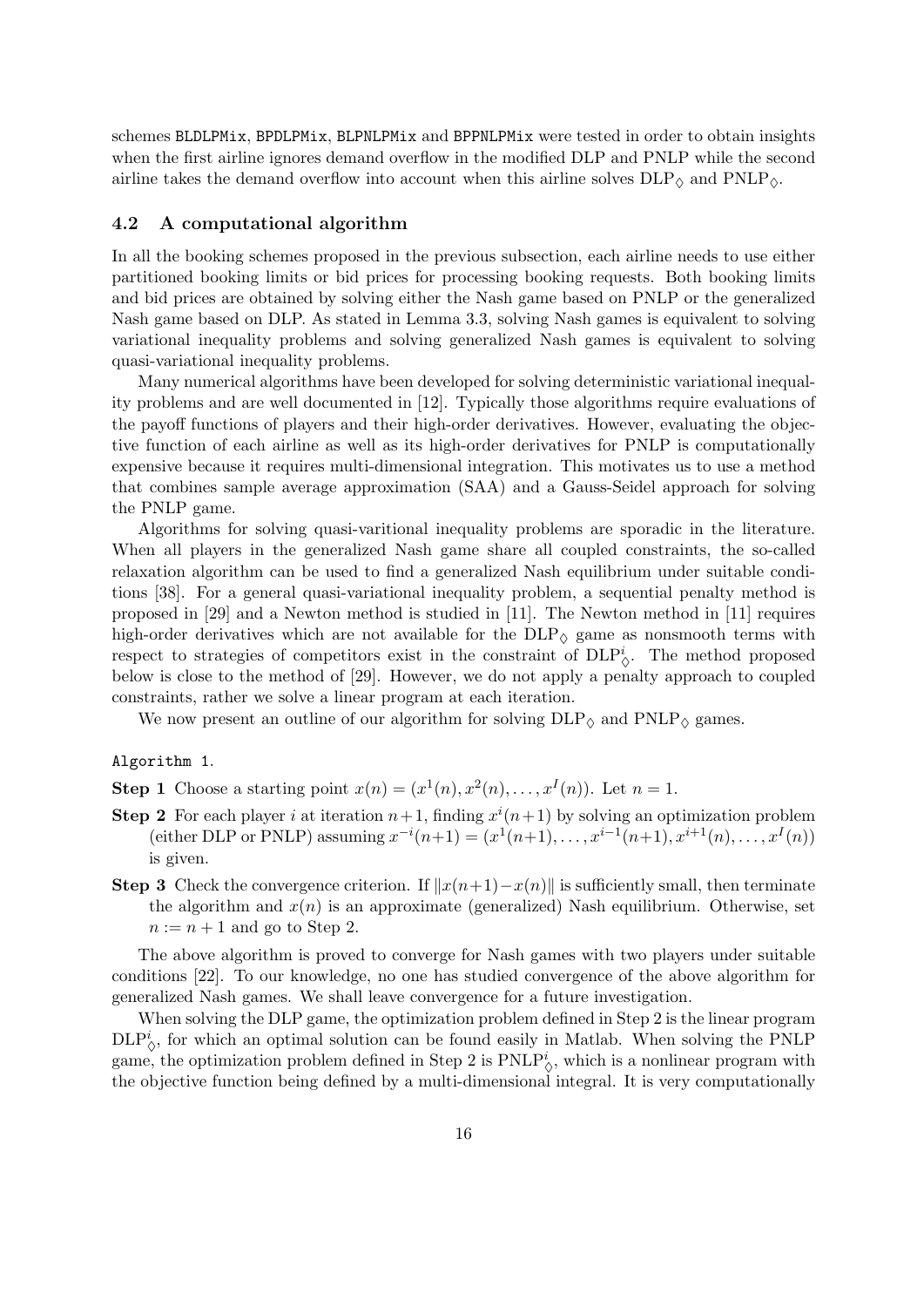expensive to solve such an nonlinear program using an off-shelf software package. Therefore we employed SAA for PNLP<sup>i</sup><sub> $\Diamond$ </sub>. The SAA method we used is briefly described below.

First, randomly generate S samples of demand for all airlines. For sample s, demand is  $d^{i}(s)$ . Second, approximate the objective function of the  $\text{PNLP}_\lozenge^i$  by a new function

$$
f(x^{i}, x^{-i}) = \frac{\sum_{s=1}^{S} (r^{i})^{T} \min(x^{i}, d^{i}(s) + \sum_{j \neq i} o^{ji} [d^{j}(s) - x^{j}]^{+})}{S}.
$$

Hence we obtain another optimization problem that approximates  $\text{PNLP}_\diamond^i$ . Third, solve the new optimization problem. An optimal solution to the new optimization problem is an approximate solution to  $\mathrm{PNLP}_\lozenge^i$ .

Introduce another variable  $y^{i}(s)$  for each sample s. It turns out that the new optimization problem is equivalent to a linear program defined below:

$$
\max_{x^i, y^i(s)} \sum_{s=1}^S (r^i)^T y^i(s)
$$
\n
$$
\text{s.t.} \quad A^i x^i \le C^i,
$$
\n
$$
y^i(s) \le x^i, \forall s,
$$
\n
$$
y^i(s) \le d^i(s) + \sum_{j \ne i} o^{ji} [d^j - x^j]^+, \forall s,
$$
\n
$$
x^i \ge 0, y^i(s) \ge 0, \forall s.
$$

We experimented with sample size  $S = 50$  or  $S = 80$ . With different sample sizes, it is likely that different approximate solutions for  $\text{PNLP}_\diamondsuit^i$  will result. However, our experiments showed that the sample size does not significantly alter the average total revenue for each player in the game.

|                  | Example 1 |         |         | Example 2 |         |         |
|------------------|-----------|---------|---------|-----------|---------|---------|
|                  | 0.25      | 0.50    | 1.0     | 0.25      | 0.50    | 1.0     |
| <b>BLDLP</b>     | 408,735   | 409,764 | 413,192 | 502,528   | 505,094 | 508,348 |
|                  | 408,654   | 419,347 | 412,745 | 501,696   | 504,253 | 507,725 |
| <b>BPDLP</b>     | 356,793   | 357,261 | 357,684 | 489,001   | 489,001 | 489,001 |
|                  | 356,237   | 356,678 | 357,169 | 487,627   | 487,627 | 487,627 |
| <b>BLPNLP</b>    | 303,955   | 319,633 | 343,610 | 364,234   | 377,948 | 407,965 |
|                  | 303,650   | 319,403 | 343,836 | 363,342   | 377,155 | 407,370 |
| <b>BPPNLP</b>    | 356,760   | 361,064 | 361,613 | 407,463   | 408,600 | 410,080 |
|                  | 356,217   | 360,534 | 361,015 | 407,449   | 408,628 | 410,271 |
| <b>BLDLPSim</b>  | 408,653   | 410,704 | 412,962 | 502,607   | 505,121 | 508,119 |
|                  | 408,463   | 410,553 | 412,867 | 501.694   | 504,195 | 507,342 |
| <b>BPDLPSim</b>  | 356,797   | 357,316 | 357,684 | 489,001   | 489,001 | 489,001 |
|                  | 356,282   | 356,775 | 357,169 | 487,627   | 487,627 | 487,627 |
| BLPNLPSim        | 273,571   | 274,235 | 275,113 | 352,571   | 348,333 | 348,678 |
|                  | 273,398   | 274,100 | 274,985 | 351,745   | 347,583 | 347,963 |
| <b>BPPNLPSim</b> | 356,764   | 357,233 | 357,684 | 407,425   | 408,504 | 410,080 |
|                  | 356,139   | 356,667 | 357,169 | 407,463   | 408,609 | 410,271 |
| <b>BLDLPMix</b>  | 408,662   | 409,858 | 412,965 | 502,621   | 505,049 | 508,073 |
|                  | 408,634   | 419,365 | 412,772 | 501,785   | 504,291 | 507,762 |
| <b>BPDLPMix</b>  | 356,725   | 357,246 | 357,684 | 489,001   | 489,001 | 489,001 |
|                  | 356,260   | 356,751 | 357,169 | 487,627   | 487,627 | 487,627 |
| <b>BLPNLPMix</b> | 273,072   | 273,572 | 274,095 | 352,327   | 348,061 | 348,400 |
|                  | 305,214   | 324,144 | 354,679 | 363,712   | 377,698 | 411,144 |
| <b>BPPNLPMix</b> | 356,759   | 354,061 | 352,003 | 407,479   | 408,474 | 410,080 |
|                  | 356.256   | 362.528 | 363.523 | 407,445   | 408,601 | 410.271 |

#### 4.3 Main computational results

Table 1: Revenue comparisons between two airlines under different booking schemes.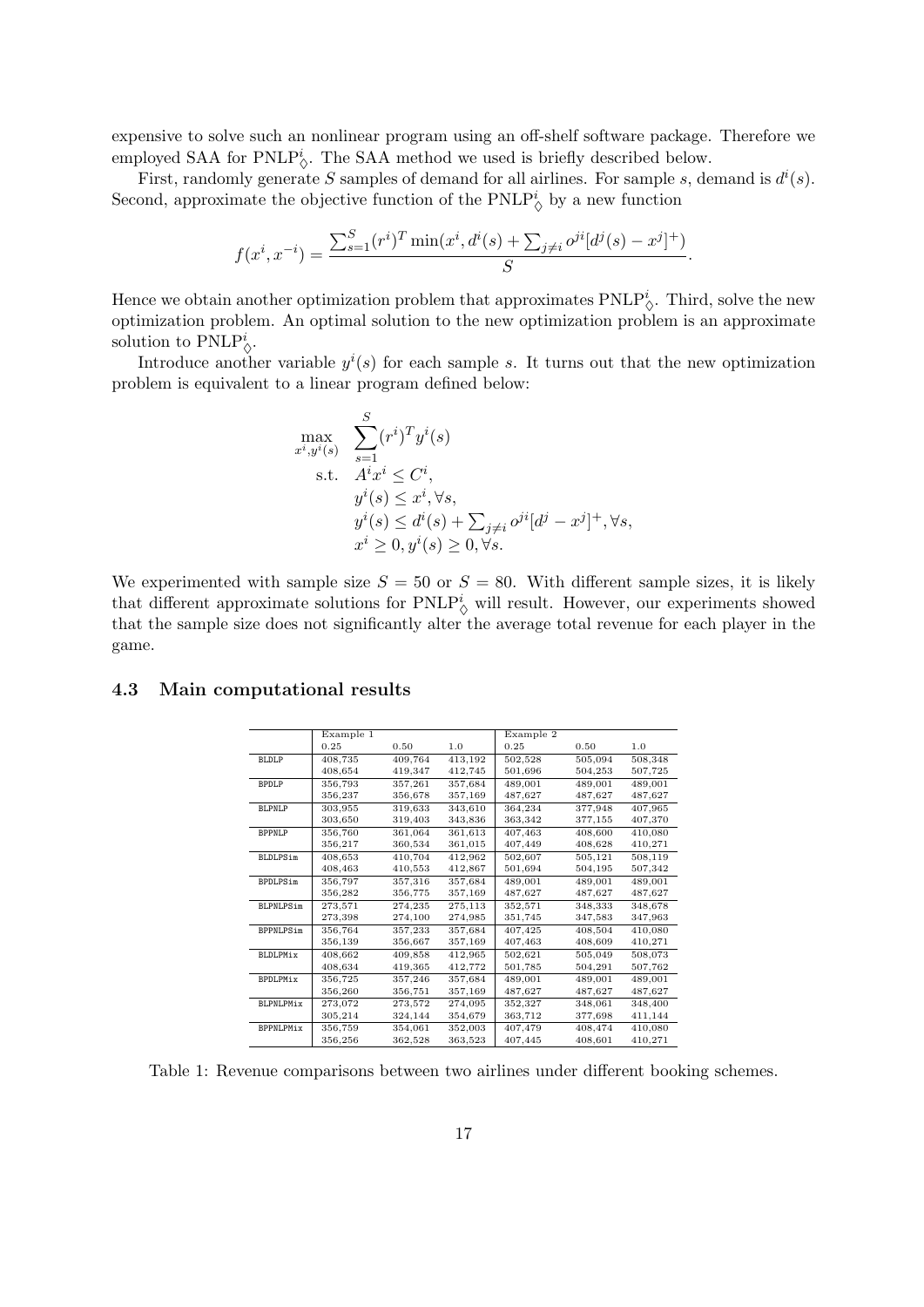Computational results for Examples 1 and 2 are shown in Table 1, where we report the average total revenue for each of two airlines under 12 different booking schemes. The results for each booking scheme are shown in two consecutive rows, in which the top row is for the first airline and the bottom row for the second airline. The results for Examples 1 and 2 are shown in the middle column and the right column respectively. For each example, we tested three different values for the overflow rate:  $o_k^{ij} = 0.25, 0.5$  and 1.0 for all  $i, j(i \neq j)$ , and k. The same results are also depicted in Figure 1.

From both Table 1 and Figure 1, we can make the following observations.

- (i) the partitioned booking-limit policy based on DLP performs better than the bid-price policy based on the same DLP for both airlines in both examples.
- (ii) the partitioned booking-limit policy based on PNLP performs worse than the bid-price policy based on the same PNLP for both airlines in both examples.
- (iii) for Example 1, the performance of the bid-price policy based on DLP is comparable to that of the bid-price policy based on PNLP, but for Example 2, the the bid-price policy based on DLP over-performs the same policy based on PNLP.
- (iv) both airlines share revenue fairly evenly for all booking schemes except for BLPNLPMix and BLPNLPMix. This symmetric property indicates a symmetric equilibrium, which is indeed the case. Exceptions of BLPNLPMix and BLPNLPMix are logical since distortions are expected when two airlines use different booking schemes for processing booking requests.
- (v) as the overflow rate increases, the average total revenues increase correspondingly for most booking schemes, which is intuitively correct because demand increases when the overflow rate increases. However, there are several exceptions such as BLDLPMix and BPPNLPMix in Example 1, which is once again not surprising because distortions are expected when two airlines use different equilibrium points to process booking requests.
- (vi) in this symmetric case, it seems that the average total revenues for BLDLP, BLDLPSim and BLDLPMix are similar. The same can be observed for BPDLP, BPDLPSim and BPDLPMix, and for BPPNLP, BPPNLPSim and BPPNLPMix.
- (vii) the booking schemes based on the partitioned booking-limit policy and DLP are the best among all booking schemes. The booking schemes based on PNLP are not competitive. This seems to confirm the existing observations in the literature, which states that the booking policies based on PNLP are not as competitive as the booking policies based on DLP in the monopoly setting.

Examples 3, 4 and 5 are variations of Example 1. These examples were designed to test how a change in product prices, capacities and demand affects the performance of different booking schemes. Numerical results for Examples 3 and 4 are shown in Figure 2 and for Example 5 on the left hand side of Figure 3. We make some additional observations.

- (viii) Booking schemes based on the partitioned booking-limit policy and DLP still overperform any booking scheme based on PNLP in Examples 3, 4 and 5.
- (ix) Distortions are revealed on BPDLPSim and BPDLPMix in Examples 3 and 4, and on BPDLP in Example 5.
- (x) Booking schemes BLDLP, BLDLPSim and BLDLPMix are stable and perform the best. The performance difference between those booking schemes is not significant and it cannot be said whether or not the difference is due to sampling errors.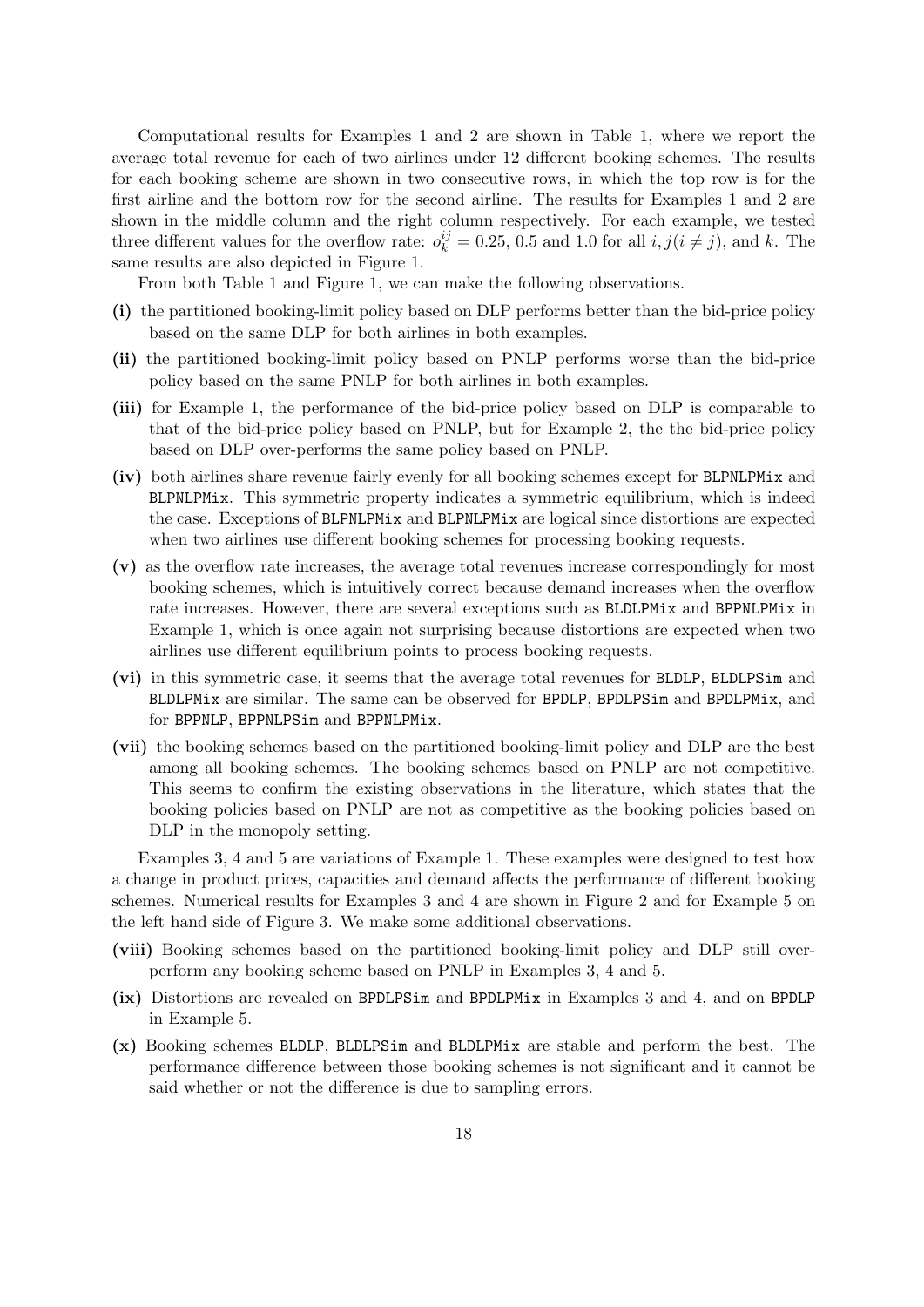

Figure 1: Comparison of average total revenues between two airlines under different booking schemes. The left hand side is for Example 1, where the three charts are for cases when the overflow rate is 0.25 (top), 0.5 (middle) and 1.0 (bottom) respectively. The right hand side is for Example 2, where the three charts are for cases when the overflow rate is 0.25 (top), 0.5 (middle) and 1.0 (bottom) respectively. In each chart, the average total revenues for the first airline are shown in the 12 bars on the left and for the second airlines in the 12 bars on the right. The order of booking schemes for each airline shown in all charts is: BLDLP, BPDLP, BLDLPSim, BPDLPSim, BLDLPMix, BPDLPmix, BLPNLP, BPPNLP, BLPNLPSim, BPPNLPSim, BLPNLPMix, and BPPNLPMix.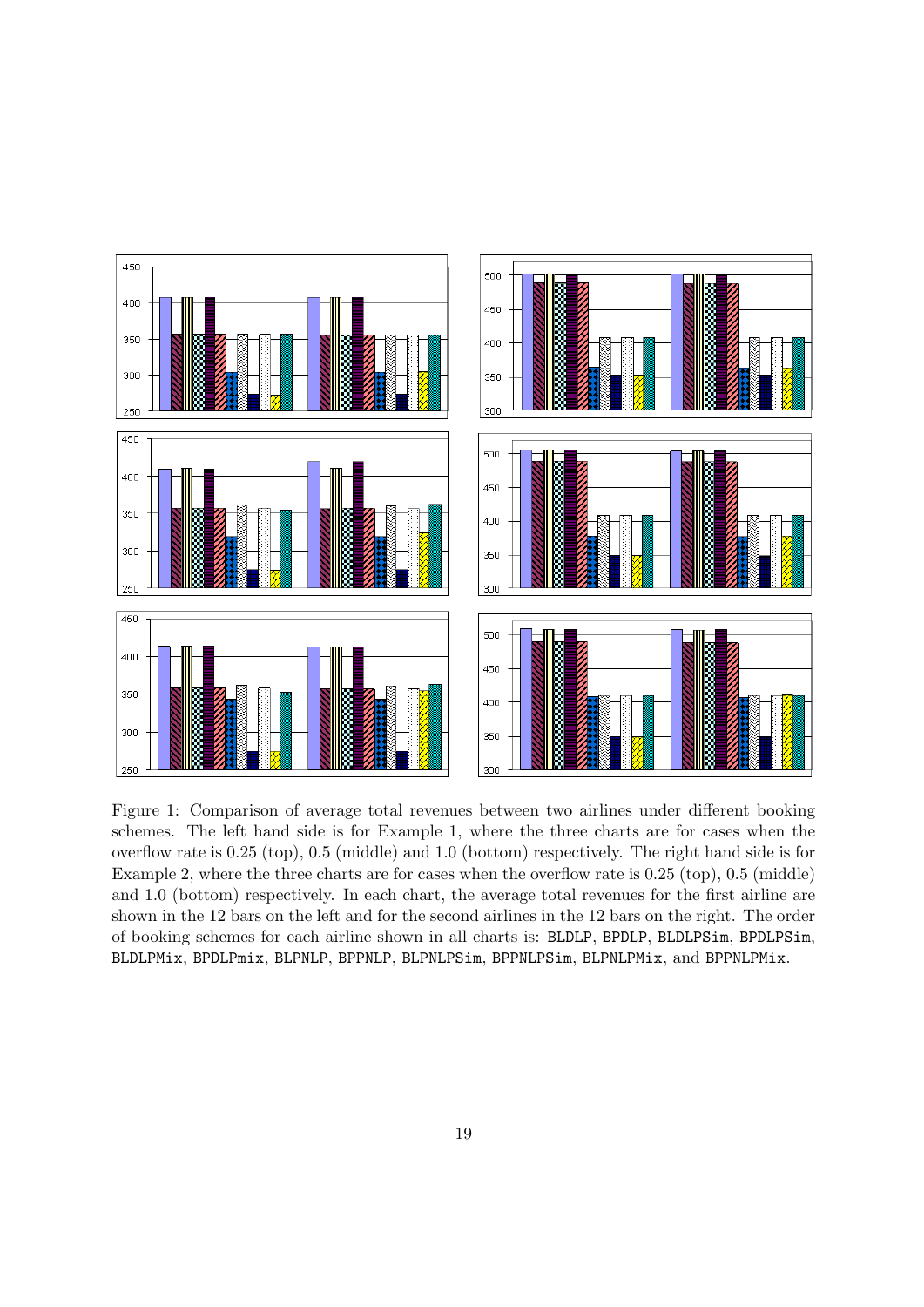

Figure 2: Comparison of average total revenues between two airlines under different booking schemes. The left hand side is for Example 3, and the right hand side for Example 4. See Figure 1 for the meanings of charts.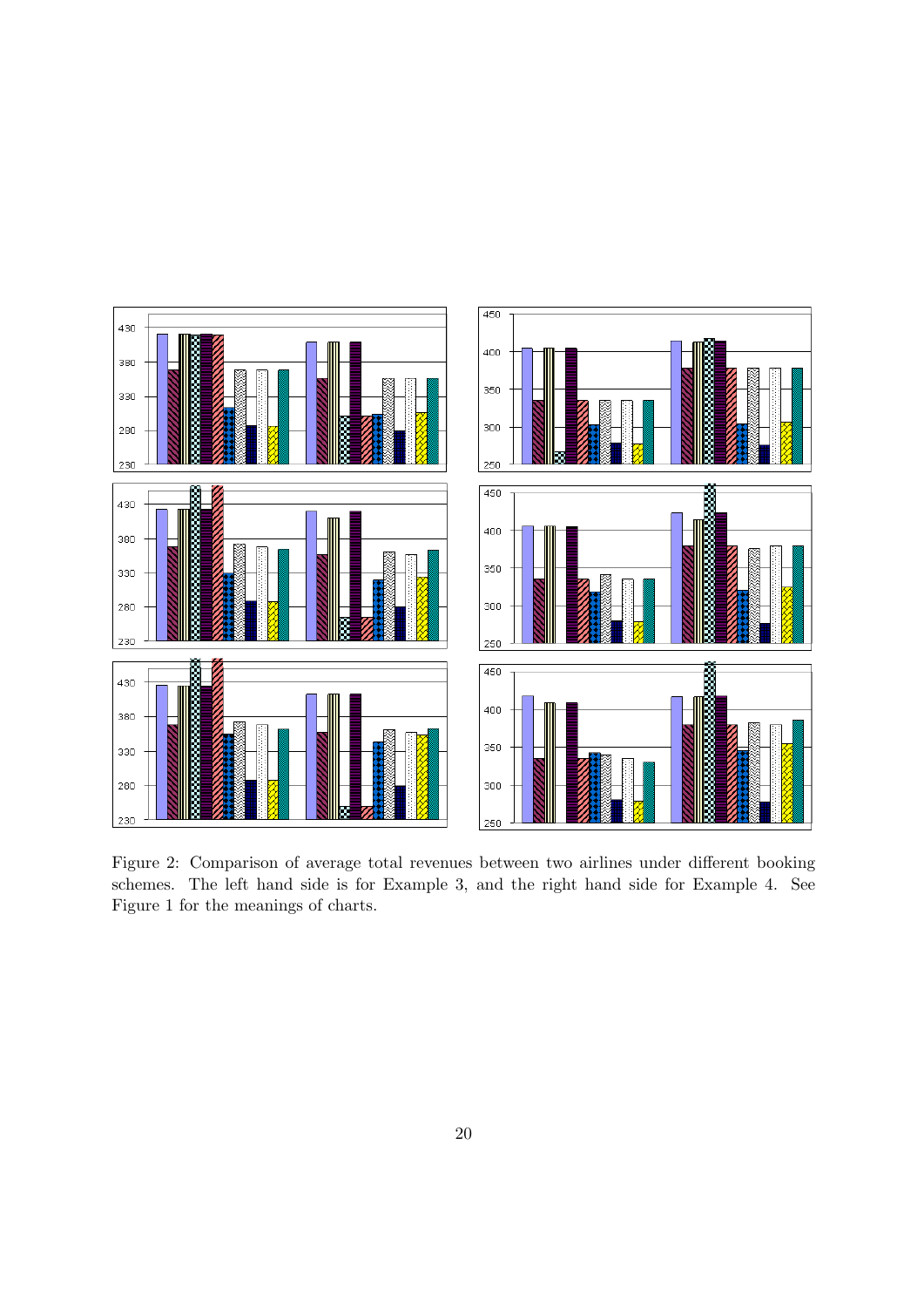(xi) The revenue differences between two airlines correctly reflect the settings. In Example 3, the first airline charges higher than the second airline for each product. As expected, the first airline achieves a higher average total revenue than the second. In Example 4, the second airline has more capacity on each leg and hence has a higher average total revenue, which is confirmed by the numerical results. In Example 5, the second airline has more demand than the first and hence has a higher average total revenue, which is confirmed once again. Also, as a general trend in Examples 3, 4 and 5, the average total revenue increases slightly for both airlines when the overflow rate increases.

Example 6 is another variation of Example 1, in which we tested how asymmetric overflow rates affect the performance of different booking schemes. Numerical results for Example 6 are shown on the right top corner of Figure 3. We make a single observation for this example.

(xii) The booking schemes based on the partitioned booking-limit policy and DLP are the best. On the right hand side of Figure 3, we also plotted two diagrams on how overflow rates affect the average total revenue for the first airline in Examples 1 and 2 respectively. It can be seen that the overflow rate does not significantly improve the revenue for the first airline. We think this is due to the fact that the average demand matches the capacity fairly well, which indicates that many overflow booking requests are rejected at the second request. We expect that the revenue should improve significantly when the overflow rate is high and when the demand is small relative to the capacity.

Based on our limited numerical experiments and analysis, we conclude that the best approach among all 12 booking schemes proposed in this paper for network capacity management competition is the partitioned booking-limit policy based on DLP.

#### 4.4 Additional computational results

In the previous subsection, we compared revenue performances of various booking schemes assuming both airlines employ the same booking scheme. In reality, different airlines may use different booking schemes. A natural question is how robust a booking scheme is with respect to different booking schemes employed by competing airlines. To answer this question, we conducted one more set of experiments in Examples 7 and 8, which are variations of Examples 1 and 2 respectively. The parameter values in Example 7 (or 8) are exactly as the same as those in Example 1 (or 2). In both Examples 7 and 8, we assumed that the first airline always used booking scheme BLDLP, which was numerically demonstrated to be the best booking scheme in the previous subsection, and the second airline used other different booking schemes. In particular, the second airline used the following 8 booking schemes: BLDLP, BPDLP, BLDLPSim, BPDLPSim, BLPNLP, BPPNLP, BLPNLPSim, and BPPNLPSim. Evidently, when the second airline uses booking scheme BLDLP, Example 7 is completely identical to Example 1.

The numerical results for Examples 7 and 8 are shown in Figure 4. The results show that the first airline receives a stable and similar average total revenue no matter what booking scheme the second airline takes. This observation is true for both Examples 7 and 8. On the other hand, the average total revenues for the second airline depend on booking schemes and are sometimes significantly lower than those obtained by the first airline even though both airlines compete in a symmetric game. We have also conducted experiments with variations of Examples 3, 4, 5 and 6, where the first airline always used booking scheme BLDLP and the second airline used other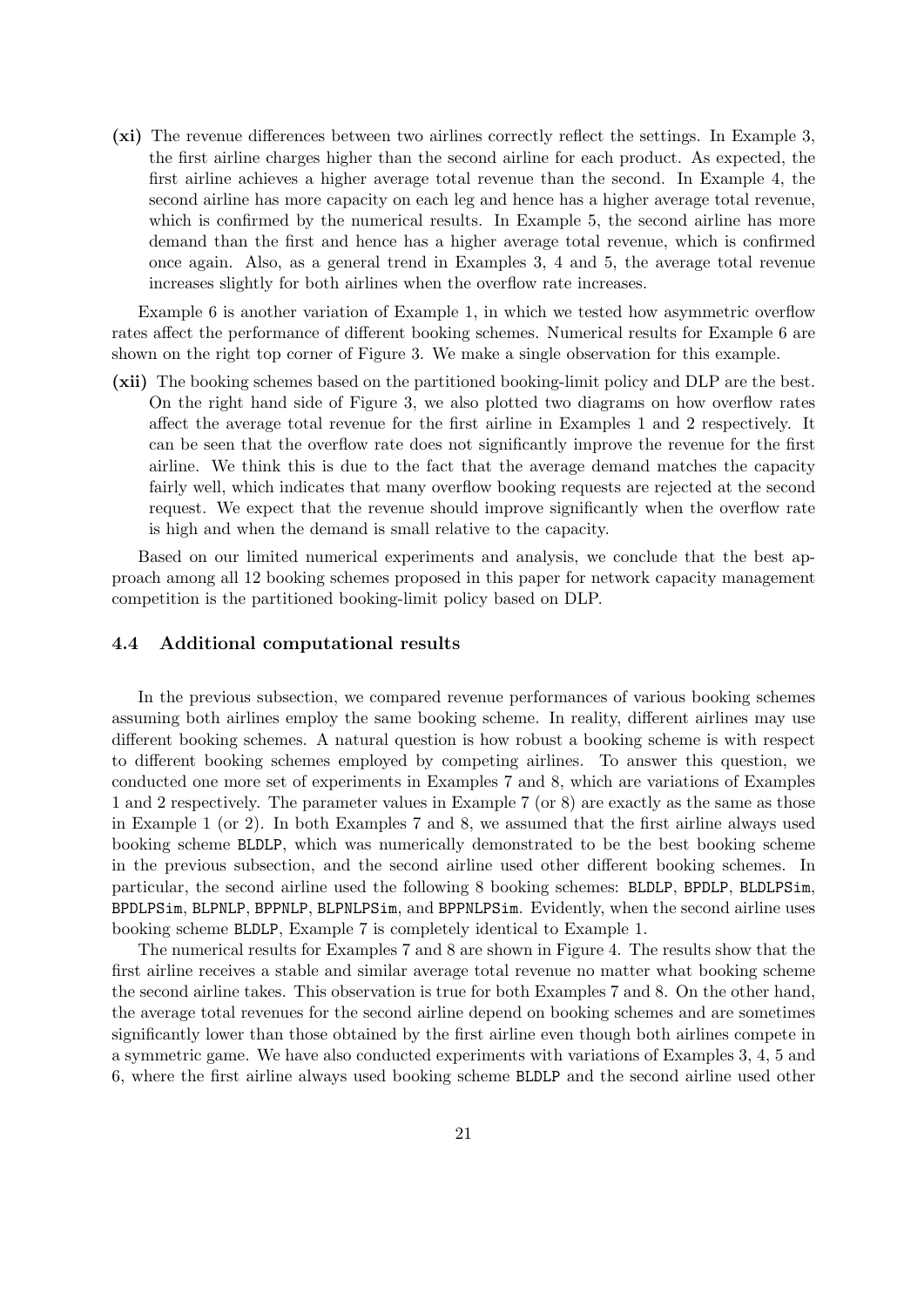

Figure 3: Comparison of the average total revenue between two airlines under different booking schemes in Examples 5 and 6 and impact of overflow rates on the average total revenue in Example 1. The left hand side is for Example 5. The bar chart at the right top corner is for Example 6. The two line charts on the right hand side are for Example 1. See Figure 1 for the meanings of charts.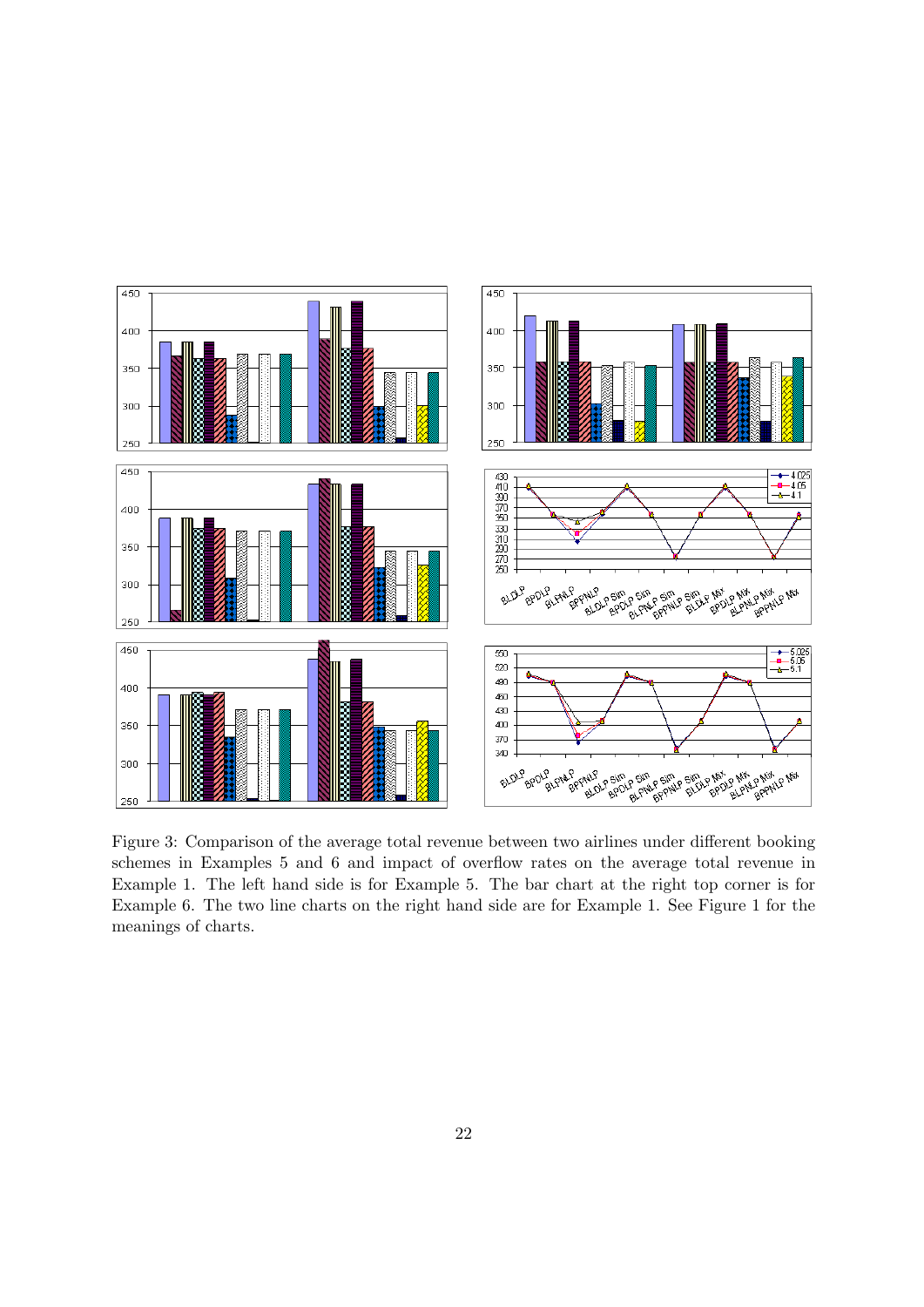

Figure 4: Comparison of the average total revenue between two airlines under different booking schemes in Examples 7 and 8. The three charts on the left hand side are for Example 7, and the three charts on the right hand side are for Example 8. The order of booking schemes for each airline shown in all charts is: BLDLP, BPDLP, BLDLPSim, BPDLPSim, BLPNLP, BPPNLP, BLPNLPSim, and BPPNLPSim. See Figure 1 for the meanings of charts.

booking schemes. The results are extremely similar to those of Examples 7 and 8, and hence are not reported here.

The conclusion we can make from the above additional numerical experiments is that booking scheme BLDLP is robust in the sense that the airline can still receive a stable and good average total revenue no matter which booking scheme is taken by competing airlines.

Acknowledgement. The author is grateful to Danny Ralph for his many constructive comments. In particular, Section 4.4 is a direct result of his comments.

# References

[1] E. Adida and G. Perakis. Dynamic pricing and inventory control: Uncertainty and competition part A: Existence of a Nash equilibrium. Technical report, MIT, 2006.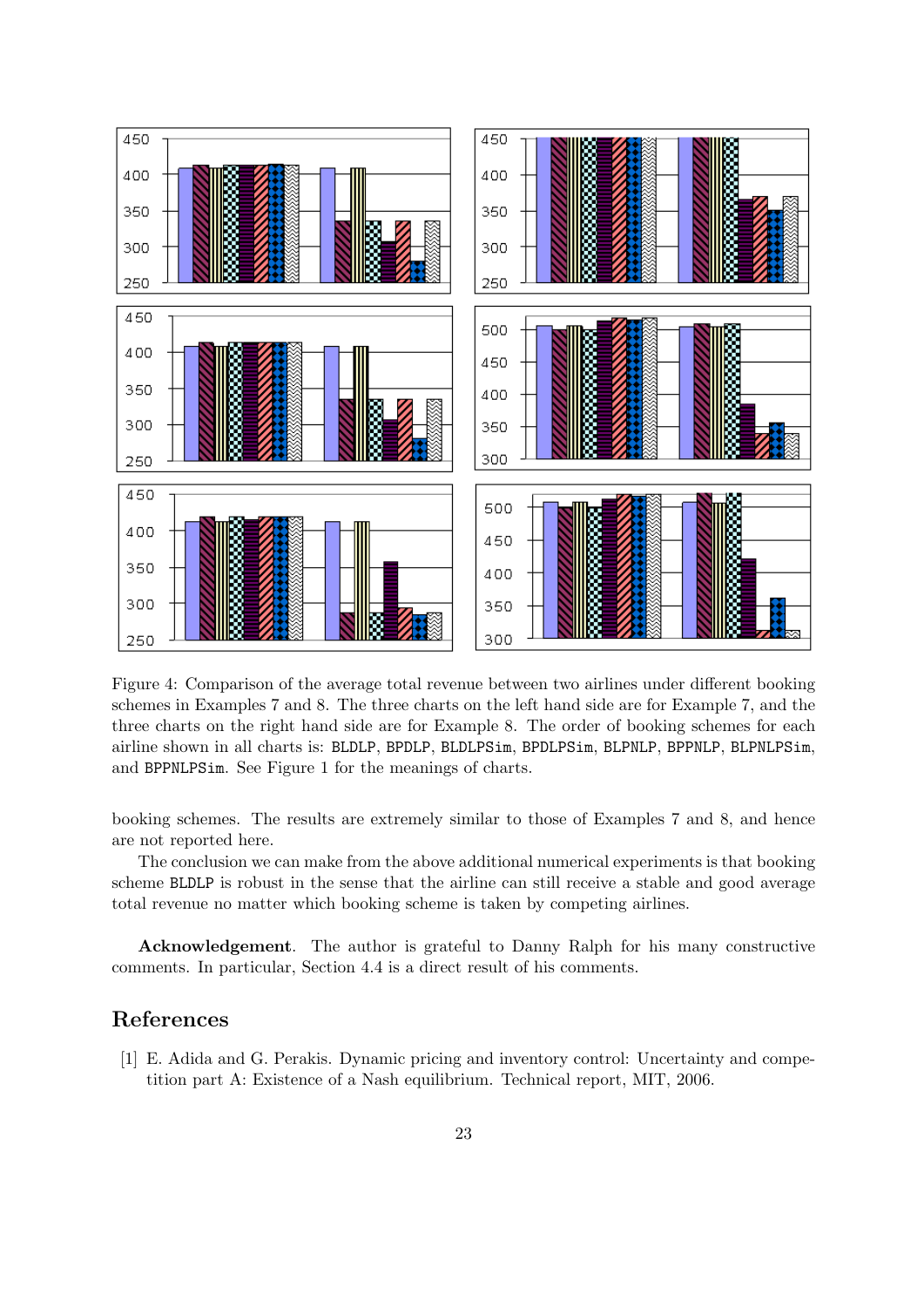- [2] E. Adida and G. Perakis. Dynamic pricing and inventory control: Uncertainty and competition part B: An algorithm for the normalized Nash equilibrium. Technical report, MIT, 2006.
- [3] D. Bertsimas and I. Popescu. Revenue management in a dynamic network environment. Transportation Science, 37:257–277, 2003.
- [4] G. Cachon and S. Netessine. Game theory in supply chain analysis. In S. W. D. Simchi-Levi and Z. Shen, editors, *Handbook of Quantitative Supply Chain Analysis: Modeling in* the eBusiness Era. Kluwer, 2004.
- [5] L. Chen and T. H. de Mello. Multi-stage stochastic programming models for airline revenue management. Technical report, Northwestern University, 2004.
- [6] W. Cooper, T. Homem-de-Mello, and A. Kleywegt. Models of the spiral-down effect in revenue management. Operations Research, 54:968–987, 2006.
- [7] R. Cross. Revenue Management: Hard-Core Tactics for Market Domination. Broadway Books, New York, NY, 1998.
- [8] A. Dasci. Dynamic pricing of perishable assets under competition: A two-period model. Technical report, School of Business, University of Alberta, 2003.
- [9] S. de Boer, R. Freling, and N. Piersma. Mathematical programming for network revenue management revisited. European Journal of Operational Research, 37:72–92, 2002.
- [10] E. Dockner, S. Horgensen, N. V. Long, and G. Sorger. Differential Games in Economics and Management Science. Cambridge University Press, Cambridge, 2000.
- [11] F. Facchinei, A. Fischer, and V. Piccialli. Generalized Nash equilibrium problems and Newton methods. Technical report, Università di Roma "La Sapienza", 2006.
- [12] F. Facchinei and J. Pang. Finite-Dimensional Variational Inequalities and Complementarity Problems I and II. Springer, New York, 2003.
- [13] T. Friesz, R. Mookherjee, and M. Rigdon. An evolutionary game theoretic model of revenue management in oligopolistic competition. Journal of Revenue and Pricing Management, 4:156–173, 2005.
- [14] T. Friesz, R. Mookherjee, and M. Rigdon. Formulating and solving service network pricing and resource allocation games as differential variational inequalities. In M. Quincampoix, T. Vincent, and S. Jorgensen, editors, Annals of Dynamic Games. Birkhauser, 2006.
- [15] G. Gallego, S. Krishnamoorthy, and R. Phillips. Competitive revenue management with forward and spot markets. Technical report, CORC Technical Report, IEOR Department, Columbia University, 2005.
- [16] G. Gallego, S. Krishnamoorthy, and R. Phillips. Dynamic revenue management games with forward and spot markets. Journal of Revenue and Pricing Management, 5:10–31, 2006.
- [17] P. Glasserman. Perturbation analysis of production networks. In D. Yao, editor, Stochastic Modeling and Analysis of Manufacturing Systems, pages 233–280. Springer-Verlag, 1994.
- [18] P. Harker. Generalized Nash games and quasi-variational inequalities. European Journal of Operational Research, 54:81–94, 1991.
- [19] H. Jiang. A Lagrangian relaxation approach for solving the network inventory control problem. Journal of the Operational Research Society, 2007.